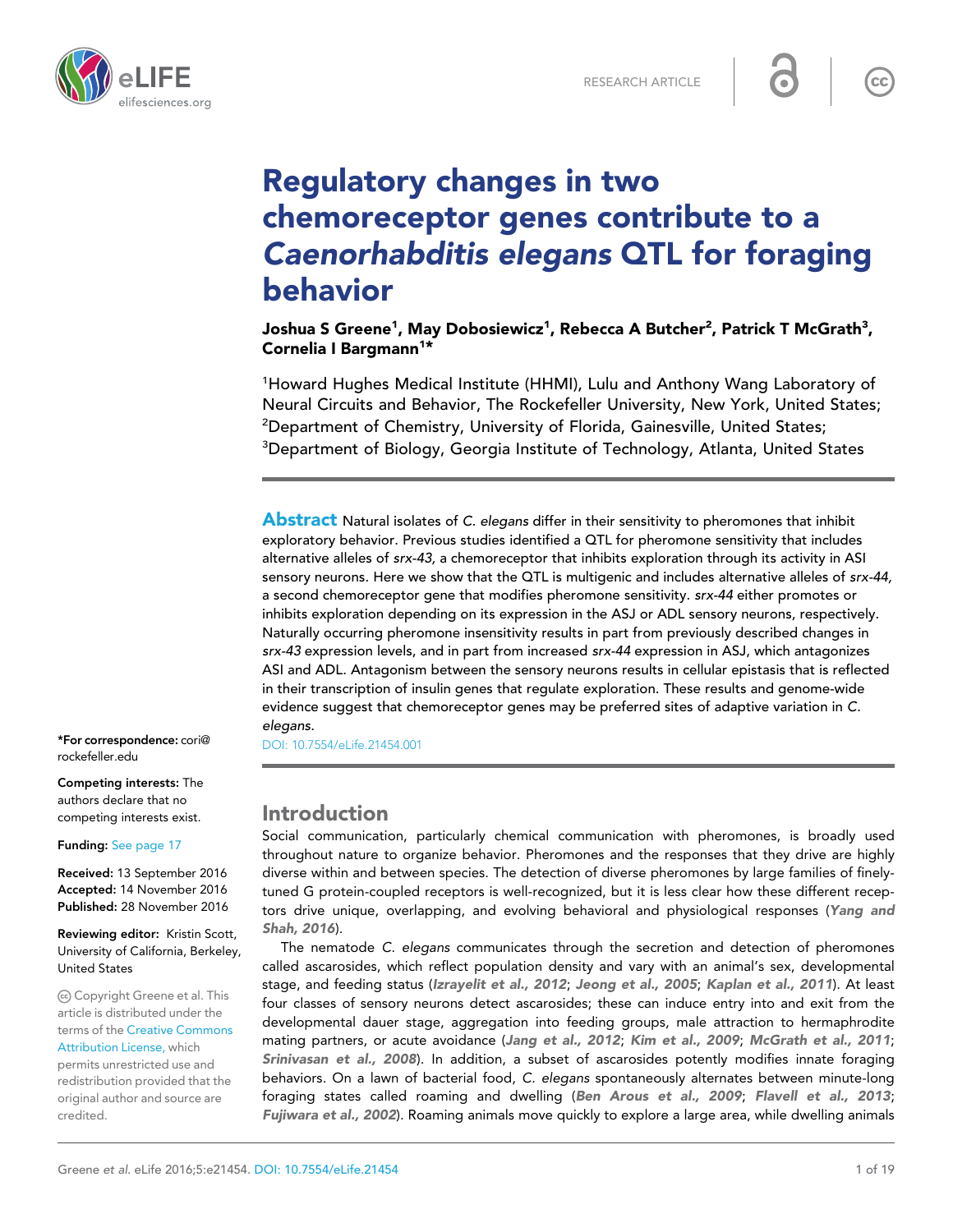move slowly and reverse frequently to exploit local food resources. A number of ascarosides shorten roaming states to suppress exploration at high population density, including the indolated ascaro-side icas#9 (also known as IC-asc-C5 or C5)([Butcher et al., 2009](#page-17-0); [Greene et al., 2016](#page-17-0)). icas#9 is detected by the G protein-coupled chemoreceptor SRX-43 in ASI sensory neurons, which are components of the distributed neuromodulatory circuit that regulates roaming and dwelling ([Flavell et al., 2013](#page-17-0); [Greene et al., 2016](#page-17-0)).

Some wild-type strains including the German strain MY14 have reduced sensitivity to icas#9 due to variation at *roam-1,* a 37 kb Quantitative Trait Locus (QTL) that includes the *srx-43* gene ([Greene et al., 2016](#page-17-0)). icas#9 insensitivity results in part from reduced *srx-43* expression in MY14 compared to N2. Both MY14-like and N2-like *roam-1* alleles are distributed across four continents, and population genetic studies suggest that the *roam-1* QTL is under balancing selection, such that both alleles are actively maintained in wild populations. Although the natural ecology of *C. elegans* is incompletely understood, laboratory competition studies indicate that alternative *roam-1* alleles can be favored depending on the presence of pheromones and the distribution of food, consistent with balancing selection on this locus.

The genetic architecture of individual differences in behavior is a central element of neurogenetics that is only beginning to be understood ([Greenspan, 2009](#page-17-0)). Many studies have suggested that individual mutations with small effect sizes interact to generate natural variation, but counterexamples of large-effect single genes have been described as well ([Buchner and Nadeau, 2015](#page-17-0); [Greenspan, 2009](#page-17-0)). The contribution of *srx-43* to foraging appeared to represent a case in which a single gene has a large effect on a behavioral trait, as the *roam-1* QTL explains about 40% of the genetic variance in icas#9 sensitivity. Here we show that the previously identified *roam-1* QTL is more complex than suggested by initial studies: it reflects changes both in *srx-43* and in an adjacent gene, *srx-44*. The reduced icas#9 sensitivity in strains bearing the *roam-1<sub>MY14</sub>* QTL arises from reduced *srx-43* expression in ASI neurons, and acquisition of *srx-44* expression in ASJ sensory neurons. Natural behavioral variation results from the remapping of these two chemoreceptor genes across multiple sensory neurons with antagonistic actions.

# Results

# srx-44 increases icas#9 sensitivity in N2 and decreases sensitivity in roam- $1_{MY14}$

The ascaroside pheromone icas#9 strongly suppresses exploration behavior in the N2 laboratory strain and in most wild strains, as determined by measuring the area a single animal explores on a bacterial lawn in an overnight assay ([Figure 1](#page-2-0)). By contrast, icas#9 does not suppress exploration in animals from the wild MY14 strain or in the Near Isogenic Line (NIL) *roam-1<sub>MY14</sub>*, which bears a 182 kb region from MY14 in an otherwise N2 genetic background ([Greene et al., 2016](#page-17-0)) ([Figure 2A,B](#page-3-0)). The *srx-43* gene, which is strongly expressed in N2 and weakly expressed in MY14, is an essential element of the *roam-1* QTL ([Greene et al., 2016](#page-17-0)). We found that the N2 *roam-1* allele was recessive to the MY14 allele: F1 progeny of N2 animals crossed with the *roam-1<sub>MY14</sub>* NIL were insensitive to icas#9 ([Figure 2B](#page-3-0)). However, the F1 progeny of N2 animals crossed with an *srx-43* null mutant were sensitive to icas#9, like N2, indicating that an *srx-43(lf)* mutation is recessive ([Figure 2B](#page-3-0)). The dominance of *roam-1MY14* over N2 indicates that the *roam-1* QTL is not entirely explained by reduced *srx-43* expression in *roam-1MY14*.

These results prompted more detailed analysis of the *roam-1* QTL. The endogenous *srx-43* locus was inactivated by null mutations in N2 and in the *roam-1<sub>MY14</sub>* N2 NIL, resulting in profound icas#9 insensitivity, and rescued with a single-copy N2 *srx-43* gene targeted to a different chromosome. The N2 *srx-43* single copy transgene restored icas#9 sensitivity to both N2 and *roam-1*<sub>MY14</sub> *srx-43* mutants ([Figure 2C](#page-3-0)), but the roam-1<sub>MY14</sub> strain was less sensitive to icas#9 than its N2 counterpart ([Figure 2C](#page-3-0)). As both of these strains bear the same N2 *srx-43* transgene, these experiments confirm that the difference in *srx-43* function cannot fully account for the *roam-1* behavioral phenotype.

The *srx-44* gene was an attractive candidate for a second locus, as *srx-43* and *srx-44* are adjacent, closely-related paralogs in a large chemoreceptor gene family that might be expected to have related functions. In addition, both genes fall within a 20 kb region of the minimal 37 kb *roam-1* QTL that has exceptionally high sequence divergence between N2 and MY14. Protein-terminating *srx-44*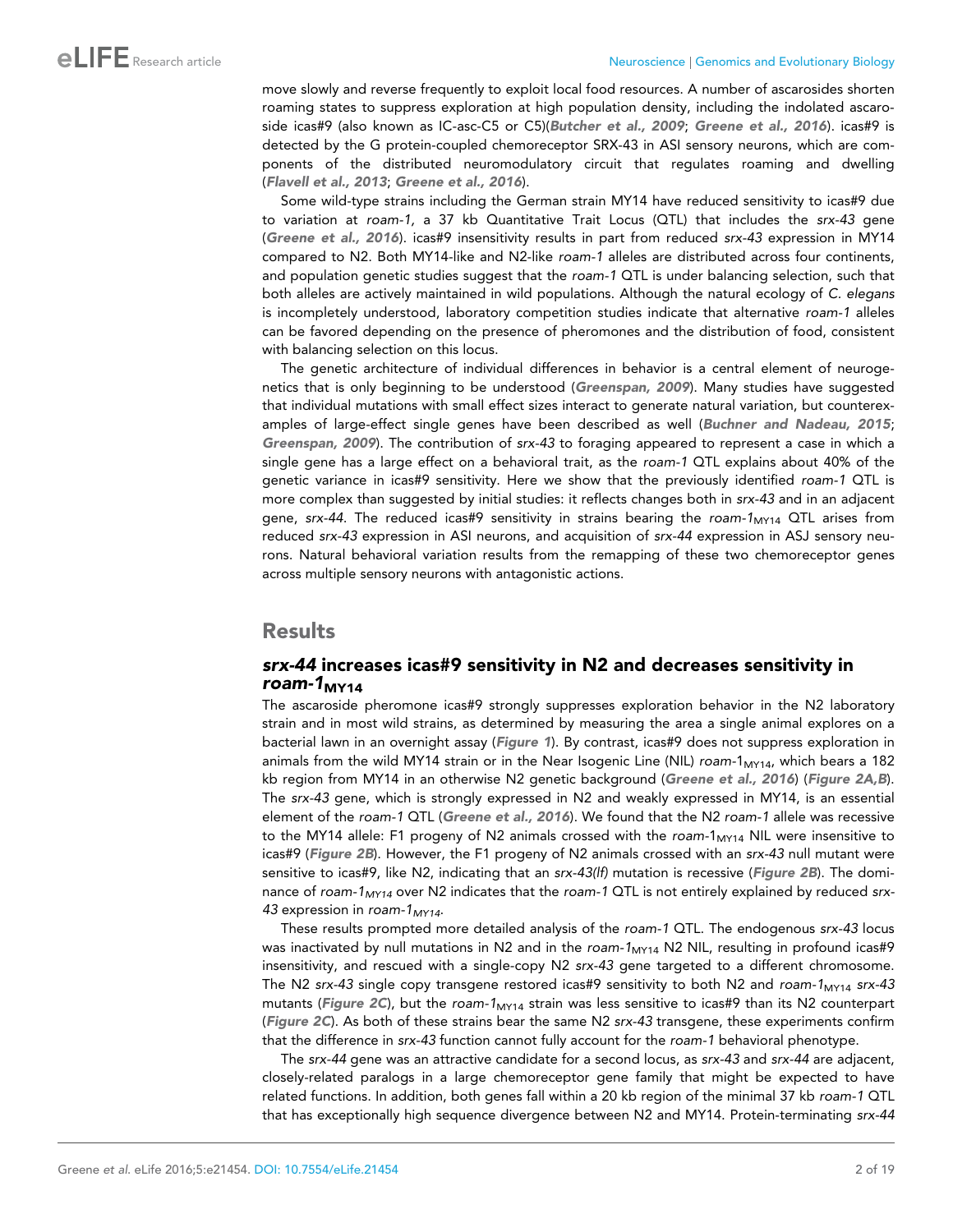<span id="page-2-0"></span>



[DOI: 10.7554/eLife.21454.002](http://dx.doi.org/10.7554/eLife.21454.002) The following source data is available for figure 1:

Source data 1. Individual exploration assays in Figure 1B. [DOI: 10.7554/eLife.21454.003](http://dx.doi.org/10.7554/eLife.21454.003)

*(lf)* alleles were generated by CRISPR-cas9 mutagenesis in N2 and *roam-1*MY14 strains. In each case, *srx-44(lf)* resulted in an icas#9 response that was intermediate between those of N2 and *roam-1*MY14 ([Figure 2D](#page-3-0)). Since N2 became less icas#9 sensitive in the *srx-44* null, and *roam-1<sub>MY14</sub>* became more sensitive, the alternative *srx-44* alleles have opposite effects on icas#9 sensitivity.

The effects of *srx-44(lf)* mutations were weaker than those of *srx-43(lf)* ([Figure 2C,D](#page-3-0)), which suggest that *srx-44* acts a modifier gene. We examined this possibility by generating a *roam-1*<sub>MY14</sub> *srx-43(lf) srx-44(lf)* strain by CRISPR-Cas9 mutagenesis. The resulting double mutant was insensitive to icas#9, like *srx-43(lf)* ([Figure 2D](#page-3-0)). These results suggest that *srx-43* is essential for icas#9 sensitivity in all genetic backgrounds, whereas *srx-44* modifies icas#9 response in opposite directions depending on the *roam-1* allele.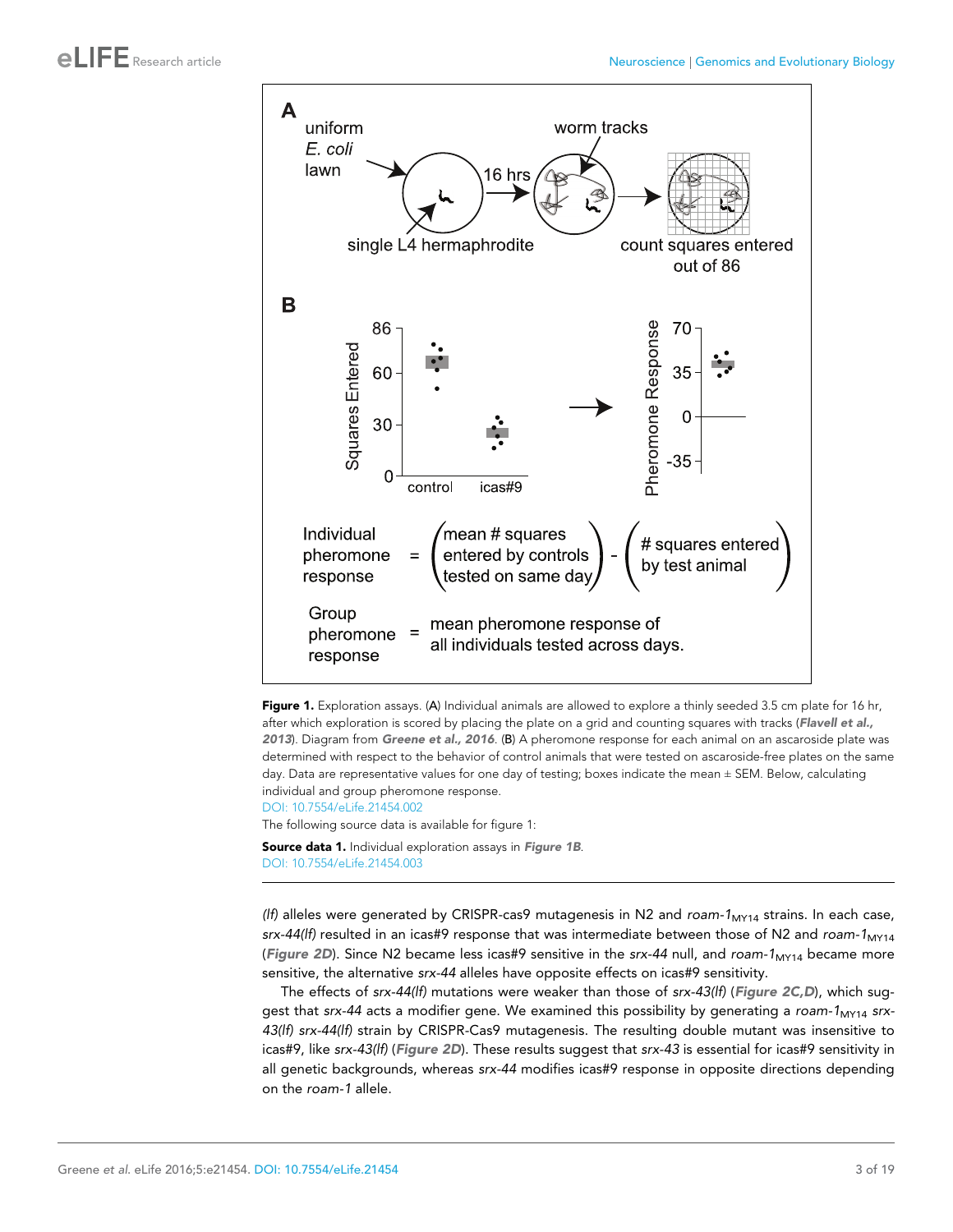<span id="page-3-0"></span>

Figure 2. *srx-43* and *srx-44* both influence icas#9 sensitivity. (A) The *roam-1* locus. Boxes indicate genomic regions used for *srx-43* and *srx-44* transgenes. (B) Dominance tests. Pheromone response of parental strains and of the F1 progeny from crosses between N2 and *roam-1*MY14 or between N2 and N2 *srx-43(lf)*. (C) *srx-43* variation is insufficient to explain the *roam-1* QTL. (D) Pheromone response of *srx-44* loss-of-function mutants. (E) Complementation test between *srx-43* and *roam-1*MY14. Pheromone response of parental strains and of F1 progeny from crosses between *roam-1*MY14 *srx-44(lf)* and N2 or N2 *srx-43(lf)*. (F) Reciprocal hemizygosity test for *srx-44*. Left, pheromone response of the F1 progeny from crosses between N2 and *roam-1*MY14 *srx-44(lf)* and between N2 *srx-44(lf)* and *roam-1.* Center and right, hemizygosity for *srx-44* in the parental strains did not affect behavior. For Figure B–F, boxes indicate the mean pheromone response ± SEM. Box color indicates genotype at the roam-1 locus (Red = N2; Blue = MY14; red and blue = heterozygous). Cartoons of the *roam-1* locus show endogenous *srx-43* (B–F) and *srx-44 (*D–F) with the same color code. X indicates null allele. In C, 'MosSCI *srx-43*' indicates strains with a chromosome II Mos1 Single Copy Inserted *srx-43* allele from N2.. \*\*\*p<0.001,\*\*p<0.01, \*p<0.05; ns, not significant by ANOVA with Dunnett correction (A, D- *roam-1*MY14, E) or t-test (C, D- N2, F). [DOI: 10.7554/eLife.21454.004](http://dx.doi.org/10.7554/eLife.21454.004)

The following source data is available for figure 2:

Source data 1. Individual exploration assays in Figure 2B-F. [DOI: 10.7554/eLife.21454.005](http://dx.doi.org/10.7554/eLife.21454.005)

> With this additional information, genetic tests were conducted to assess the contributions of *srx-*43 and *srx-44* to the *roam-1* QTL. The F1 progeny of a *roam-1<sub>MY14</sub> srx-44(lf)* cross with N2 resembled N2 (Figure 2E), indicating that *srx-44* is necessary for the dominance of the *roam-1<sub>MY14</sub>* QTL. The F1 progeny of a cross between *roam-1*MY14 *srx-44(lf)* and N2 *srx-43(lf)* were insensitive to icas#9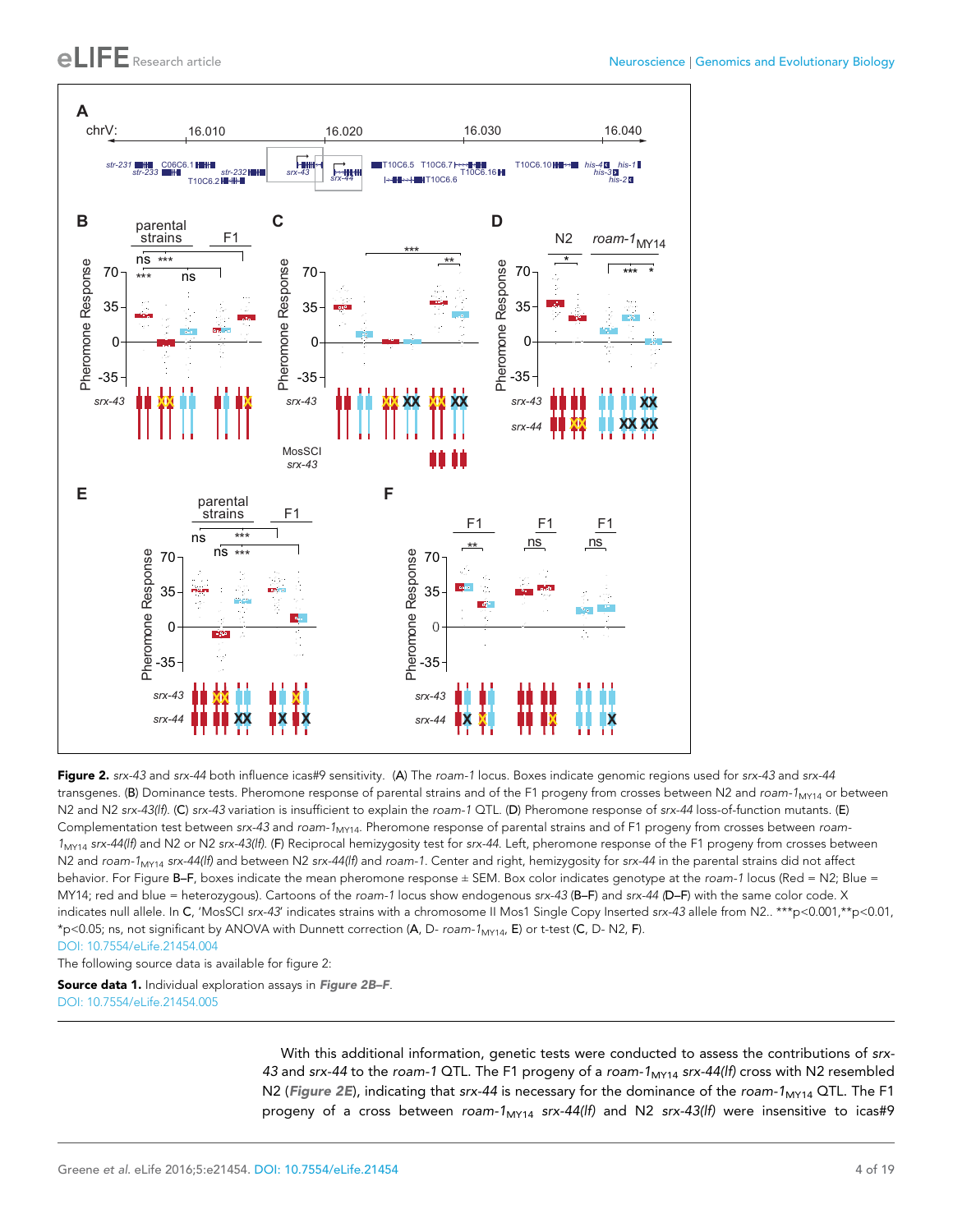([Figure 2E](#page-3-0)). The failure of the *roam-1*MY14 *srx-43* allele to complement N2 *srx-43(lf)* confirmed reduced *srx-43* function in *roam-1*MY14. To test for altered *srx-44* function, a reciprocal hemizygosity test was conducted: The F1 progeny of N2 *srx-44(lf)* crossed with *roam-1*<sub>MY14</sub> were compared to the F1 progeny of N2 crossed with *roam-1*MY14 *srx-44(lf).* The resulting hemizygotes differed genetically only in whether their single functional *srx-44* allele derived from N2 or *roam-1<sub>MY14</sub>* and demonstrated significantly different icas#9 sensitivity ([Figure 2F](#page-3-0)), indicating that *srx-44* variation in the *roam-1* QTL affects foraging behavior.

### Sequence variation in the srx-44 promoter alters pheromone response

As existing sequence resources underestimated the exceptionally high sequence divergence between N2 and MY14 *srx-43* alleles (19.7%), we examined *srx-44* by Sanger resequencing. This analysis indicated that MY14 and N2 *srx-44* sequences differed by 5.0% across the 2.8 Kb promoter and coding region of the *srx-44* gene, approximately 25 times the genome-wide average ([Thompson et al., 2015](#page-18-0)). A phylogeny of *srx-44* and related genes confirmed that *srx-44* in N2 and MY14 are alleles of one orthologous gene ([Figure 3F](#page-5-0)). Despite this high level of divergence, only five polymorphisms alter amino acids between N2 and MY14 *srx-44* alleles, suggesting that the coding region remains under purifying selection  $(dN/dS = 0.071)$ ; five non-synonymous mutations, 20 synonymous mutations).

To localize the biologically relevant sequence changes between N2 and MY14 *srx-44* genes, we tested transgenes with N2 and *roam-1*<sub>MY14</sub> sequences for their biological activity. Although *roam-1*MY14 was dominant to N2 in an F1 cross, high-copy transgenes that expressed the N2 *srx-44* gene were able to confer pheromone sensitivity on the *roam-1<sub>MY14</sub>* strain (*[Figure 3A and B](#page-5-0)*). This result suggests that the N2 and MY14 *srx-44* alleles have antagonistic activities. Transgenes containing an N2 *srx-44* gene with an early nonsense mutation or a MY14 *srx-44* gene did not confer pheromone sensitivity ([Figure 3B](#page-5-0)). Exchanging the promoters and coding regions of *srx-44* showed that transgenes with the N2 *srx-44* promoter conferred icas#9 sensitivity to *roam-1*<sub>MY14</sub> regardless of whether the coding region was from N2 or MY14, whereas transgenes with the MY14 promoter did not enhance pheromone sensitivity ([Figure 3C](#page-5-0)). Therefore, promoter sequences account for differential activity of N2 and MY14 *srx-44* genes in this assay.

N2 and MY14 differ at 35 of the 515 bases between the start codon of *srx-44* and the end of the adjacent *srx-43* gene. Nine of these changes cluster in a region 34–72 bp upstream of the start codon of *srx-44*. Exchanging just this proximal promoter sequence in N2 and MY14 *srx-44* transgenes switched their activity ([Figure 3D](#page-5-0)). To confirm the biological importance of this potential regulatory site, we precisely exchanged the sequences 34–72 bp upstream of the *srx-44* start codon at the endogenous genomic loci of N2 and *roam-1<sub>MY14</sub>* using oligonucleotide-templated homologous recombination with CRISPR/Cas9. Introducing the MY14 *srx-44* proximal promoter element into the N2 genome reduced response to icas#9 ([Figure 3E](#page-5-0)). Conversely, introducing the N2 proximal promoter element for *srx-44* strongly enhanced the icas#9 sensitivity of *roam-1*<sub>MY14</sub> ([Figure 3E](#page-5-0)). These result match the genetic predictions for an exchange of N2 and *roam-1<sub>MY14</sub> srx-44* alleles, and localize altered icas#9 sensitivity to the proximal promoter sequences of *srx-44*.

# srx-44 acts in different neurons to promote or inhibit icas#9 sensitivity

To understand how altered *srx-44* activity was conferred by the promoter sequence, we examined the expression of *srx-44* genomic sequences linked to the green fluorescent protein (GFP) in bicistronic transcripts. Transgenes bearing the N2 promoter sequence drove GFP expression selectively in the two ADL sensory neurons, while transgenes bearing the MY14 promoter sequence drove GFP in the ADL and ASJ sensory neurons ([Figure 4A](#page-6-0)). The cell type specificity of *srx-44* expression was determined by the proximal promoter element that functionally differentiated N2 and MY14 *srx-44* genes: exchanging this promoter element between N2 and MY14 transgenes resulted in GFP reporter gene expression that matched the proximal element (ADL for N2, ADL and ASJ for MY14) ([Figure 4A](#page-6-0)). These experiments localize both biological activity and expression to a proximal region 34–72 bp upstream of *srx-44*.

Since N2 and MY14 *srx-44* alleles have opposite effects on foraging behavior, both sites of expression are likely to be functionally important: *srx-44* might decrease icas#9 sensitivity when expressed in ASJ and increase icas#9 sensitivity when expressed in ADL. We tested this hypothesis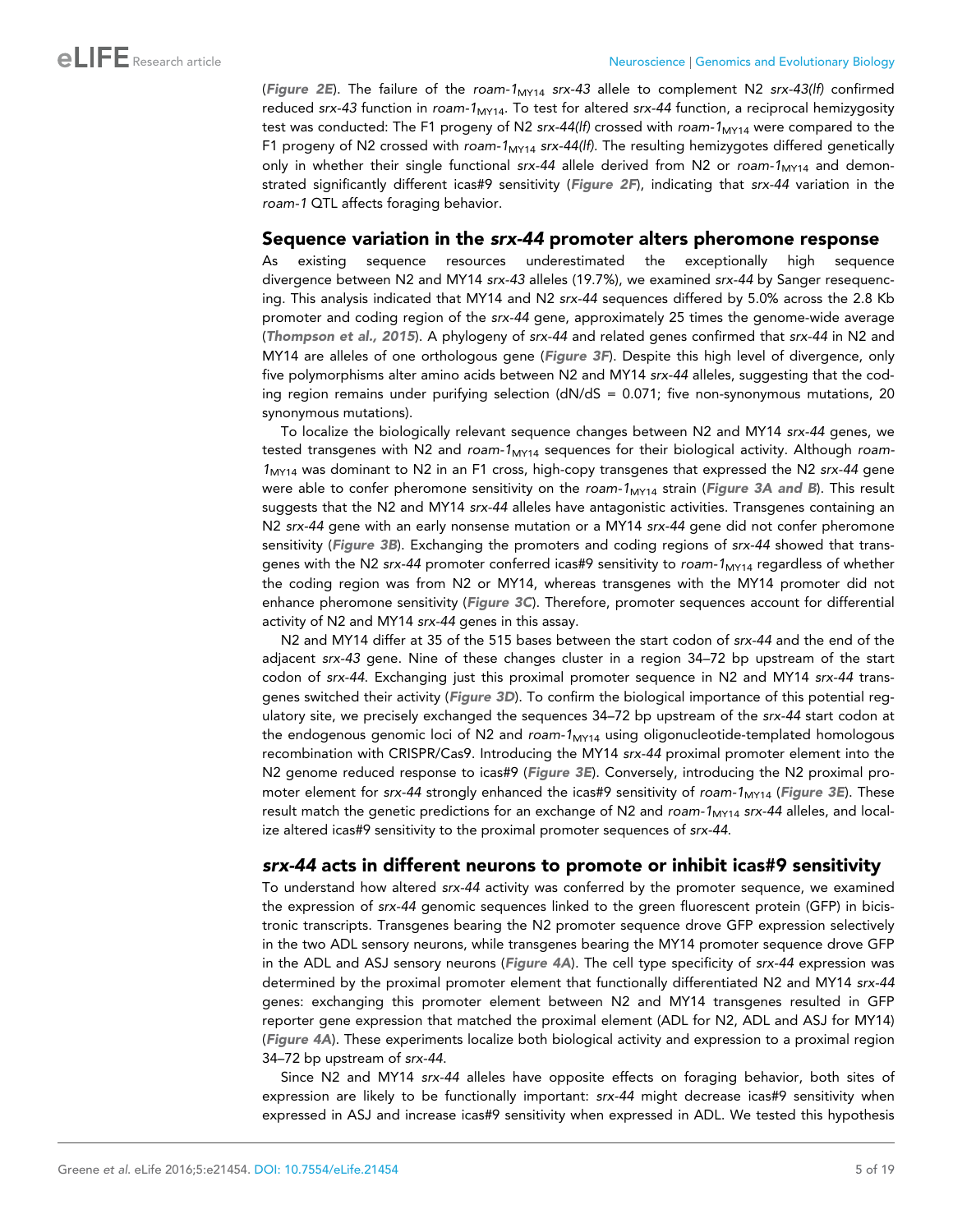<span id="page-5-0"></span>

Figure 3. The proximal promoter sequence underlies altered *srx-44* activity in MY14. (A) Cartoon of *srx-44* transgenes (corresponds to grey box in [Figure 2A](#page-3-0)). (B) N2 srx-44 transgenes confer icas#9 sensitivity on roam-1<sub>MY14</sub>. Similar transgenes bearing a frameshift in the coding region do not, nor do MY14 *srx-44* transgenes. (C) *srx-44* transgenes with a N2 promoter confer icas#9 sensitivity on *roam-1*MY14, whereas *srx-44* transgenes with a MY14 promoter do not. (D) The proximal promoter element accounts for N2 *srx-44* activity in the transgene assay. (E) icas#9 responses of Allele Replacement Lines for the *srx-44* proximal promoter element, generated by homologous recombination in the endogenous genomic locus with CRISPR/Cas9, localize activity to the proximal promotor element. (F) Phylogeny constructed for the coding sequence of *srx-43*, *srx-44* and related genes in *C. elegans, C. briggsae,* and *C. remanei*. The *srx-44* alleles in N2 and MY14 are closely related, confirming they are alleles of a single gene. Genes are color coded by species (green = *C. elegans*, blue = *C. briggsae*, orange = *C. remanei*). Protein sequences and gene names are from [Thomas and Robertson](#page-18-0) [\(2008\)](#page-18-0). For B-E, boxes indicate the mean pheromone response ± SEM. Box color in the data panels indicates genotype at the genomic *roam-1* locus *Figure 3 continued on next page*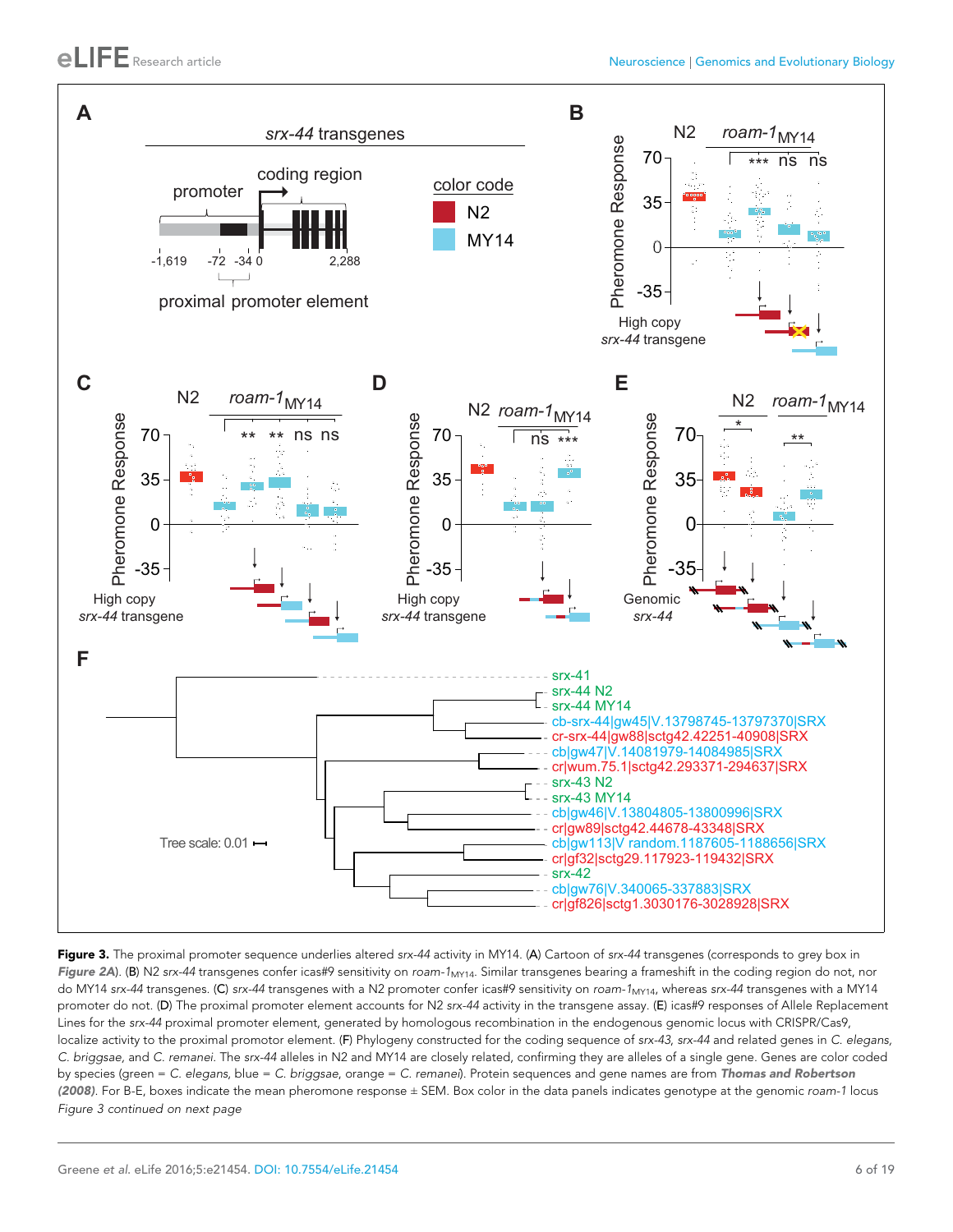<span id="page-6-0"></span>

#### *Figure 3 continued*

(Red = N2; Blue = MY14). Transgenes and allele replacements are indicated in cartoons with the same color code. \*\*\*p<0.001,\*\*p<0.01,\* p<0.05, ns = not significant by ANOVA with Dunnett correction (B, C, D) or by t test (E). [DOI: 10.7554/eLife.21454.006](http://dx.doi.org/10.7554/eLife.21454.006)

The following source data is available for figure 3:

Source data 1. Individual exploration assays in Figure 3B-E. [DOI: 10.7554/eLife.21454.007](http://dx.doi.org/10.7554/eLife.21454.007)

> by expressing *srx-44* selectively in either ASJ or ADL neurons under the control of cell-specific promoters. Expression of *srx-44* under an ASJ-specific *srh-11* promoter reduced icas#9 responses in N2 (Figure 4B), supporting a suppressive activity in ASJ. Overexpression of *srx-44* under ADL-specific *sre-1* or *srh-220* promoters increased icas#9 responses in *roam-1<sub>MY14</sub>* (Figure 4B), supporting a



Figure 4. srx-44 site of expression determines whether it potentiates (ADL) or suppresses (ASJ) behavioral response to icas#9. (A) Expression of GFP from srx-44 reporter genes. Images show overlaid fluorescence and differential interference contrast images of the anterior ganglion, with anterior at the left and dorsal up. Arrowheads indicate ADL, arrows indicate ASJ. Cartoons show transgenes tested in each image. Top left = P*srx-44(N2)::GFP*; Top right = *Psrx-44(MY14)::GFP.* Bottom left = *Psrx-44(N2 distal promoter/MY14proximal promoter)::GFP;* Bottom right = *Psrx-44(MY14 distal promoter/N2 proximal promoter)::GFP.* (B) Transgenes expressing *srx-44 u*nder ASJ- or ADL-specific promoters oppositely affect pheromone responses. (C) Tetanus toxin light chain (TeTx) inhibition of neurotransmitter and neuropeptide release from ASJ or ADL affects icas#9 sensitivity in an *srx-44* dependent manner. (D) TeTx inhibition of ASI, but not ADL or ASJ, reduces exploration on pheromone-free control plates, expressed as mean squares entered ± SEM. *Boxes* indicate the mean ± SEM. *Box color* indicates genotype at the *roam-1* locus (Red = N2; Blue = MY14). All data presented as mean ± SEM. \*\*\*p<0.001,\*\*p<0.01, ns = not significant by t test (B, C- N2 and *roam-1<sub>MY14</sub>, D*) or by ANOVA with Dunnett correction (C-N2 *srx-44(lf)*).

#### [DOI: 10.7554/eLife.21454.008](http://dx.doi.org/10.7554/eLife.21454.008)

The following source data is available for figure 4:

Source data 1. Individual exploration assays in Figure 4B-D. [DOI: 10.7554/eLife.21454.009](http://dx.doi.org/10.7554/eLife.21454.009)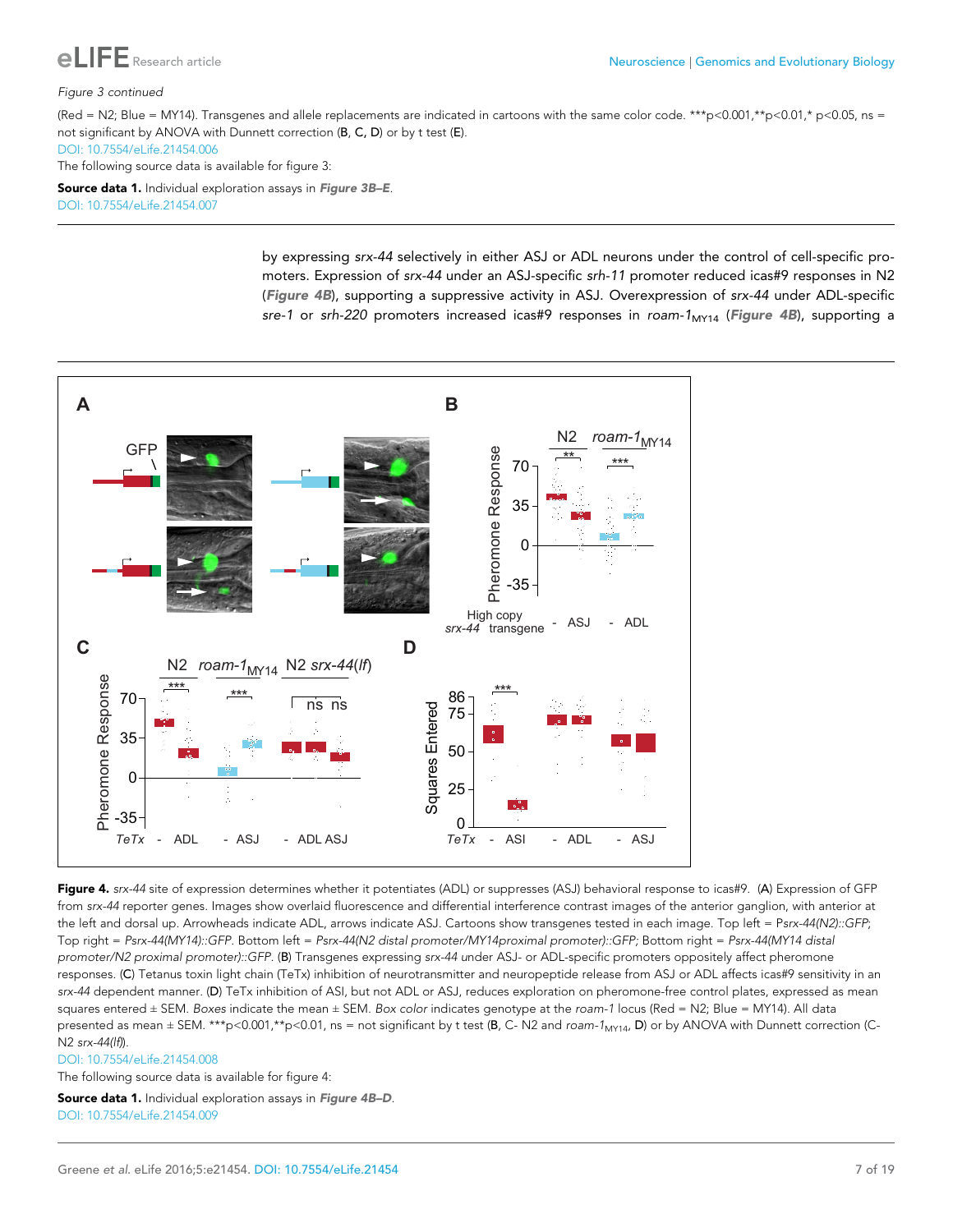positive role in ADL even in the presence of antagonistic ASJ expression in *roam-1*<sub>MY14</sub>. This effect of ADL overexpression resembles the effect of high-copy N2 *srx-44* transgenes, which enhance icas#9 sensitivity in roam-1<sub>MY14</sub> ([Figure 3B](#page-5-0)).

Neither the ADL neurons nor the ASJ neurons have previously been implicated in foraging behavior. As an independent way to interrogate their functions, we expressed the tetanus toxin light chain, which cleaves synaptobrevin to reduce neurotransmitter and neuropeptide secretion. ADL::tetanus toxin reduced the response to icas#9 in N2 ([Figure 4C](#page-6-0)), indicating that vesicle release from ADL enhances N2 pheromone sensitivity. ASJ::tetanus toxin increased icas#9 responses in *roam-1*<sub>MY14</sub> ([Figure 4C](#page-6-0)), indicating that vesicle release from ASJ antagonizes pheromone sensitivity. In *srx-44*(*lf*) mutants, neither ADL::tetanus toxin nor ASJ::tetanus toxin affected behavioral responses to icas#9, indicating that icas#9 acts through the SRX-44 chemoreceptor in ADL and ASJ. Notably, ASI::tetanus toxin reduced exploration in the absence of pheromones, whereas ADL::tetanus toxin or ASJ::teta-nus toxin had no significant effect ([Figure 4D](#page-6-0)). These results suggest that ASI is necessary for main-taining basal levels of exploration, in agreement with previous results ([Flavell et al., 2013](#page-17-0)), whereas ADL and ASJ activity are relevant only in the presence of icas#9. These results also show that while *srx-43* activity in ASI promotes pheromone response and *srx-44* activity in ASJ inhibits pheromone response, both ASI and ASJ induce roaming through vesicle release ([Figure 5H](#page-8-0)).

# $lcas$ #9 influences behavior through TGF- $\beta$  and insulin signaling pathways

Early in development, the ASI and ASJ neurons regulate the decision to enter the dauer larva stage by secreting insulin-related peptides whose transcription is regulated by ascarosides ([Li et al.,](#page-18-0) [2003](#page-18-0)). Insulin signaling also promotes roaming ([Ben Arous et al., 2009](#page-17-0)), suggesting that insulins could be effectors of ASI and ASJ functions. To ask whether insulins are regulated by icas#9, we examined the expression of the insulin gene *daf-28* with integrated *daf-28::GFP* reporters that are expressed in both ASI and ASJ neurons. Animals were treated with icas#9 in the same protocol used in behavioral assays, and then examined using quantitative microscopy. In N2 animals, icas#9 decreased *daf-28::GFP* by 37% in ASI and by 28% in ASJ ([Figure 5A](#page-8-0)). In *roam-1<sub>MY14</sub>* animals, icas#9 did not suppress *daf-28::GFP* expression, which also appeared elevated at baseline in the absence of pheromones ([Figure 5B](#page-8-0)). Thus the expression of daf-28::GFP can be regulated by icas#9, with differential sensitivity in the N2 and MY14 alleles of the *roam-1* QTL.

With this molecular readout of icas#9 signaling, we examined the effects of the *srx-43* and *srx-44* genes on *daf-28* regulation. In N2 *srx-43(lf)* animals, icas#9 did not decrease *daf-28::GFP* in either ASI or ASJ, unlike N2 ([Figure 5C](#page-8-0)). In *roam-1*MY14 *srx-44(lf)* animals, icas#9 reduced *daf-28::GFP* expression in ASI neurons, although it did not have this effect in roam-1 <sub>MY14</sub> ([Figure 5D](#page-8-0)). Together these experiments show that *srx-43* and *srx-44* influence icas#9 regulation of *daf-28::GFP,* and follow the pattern that the N2 *roam-1* allele depends upon *srx-43,* and the MY14 *roam-1* allele depends upon *srx-44.* However, they are inconsistent with simple cell-autonomous action of each receptor: Comparing [Figure 5A and C](#page-8-0) shows that *srx-43,* which is expressed only in ASI, affects *daf-28::GFP* expression in both ASI and ASJ. Comparing [Figure 5B](#page-8-0) to 5D shows that *srx-44* affects *daf-28::GFP* expression in ASI, where *srx-44* is not expressed. These results show that signaling between ASI and ASJ neurons affects their gene expression patterns ([Figure 5H](#page-8-0)).

The influence of insulins on foraging behavior was further examined in insulin signaling mutants. Animals lacking *daf-2,* the receptor for all insulins, explored significantly less than N2 controls at baseline, precluding an analysis of their pheromone sensitivity ([Figure 5E](#page-8-0)). Mutants bearing either the dominant interfering *daf-28(sa191)* insulin mutation or the recessive *daf-28(tm2308)* null allele resembled N2 in their exploration of control plates ([Figure 5E](#page-8-0)), but responded only weakly to ascarosides compared to N2 ([Figure 5F](#page-8-0)). Animals null for *daf-16,* which encodes a transcription factor that is inhibited by the insulin pathway, also responded weakly to icas#9 compared to N2 ([Figure 5F](#page-8-0)). These results suggest that unidentified insulins and the DAF-2 insulin receptor regulate basal exploration, while *daf-28* acts in the ascaroside regulation of exploration.

In pheromone-regulated dauer larva development, insulin signaling converges with a parallel TGF*-*b signaling pathway to regulate a final common target, the nuclear hormone receptor DAF-12. Previous studies demonstrated that *srx-43* regulates the TGF-beta protein encoded by *daf-7,* and that the behavioral effects of icas#9 are partly suppressed in TGF*-*b signaling mutants, as they are in insulin signaling mutants ([Greene et al., 2016](#page-17-0)). *daf-12(lf)* animals were profoundly insensitive to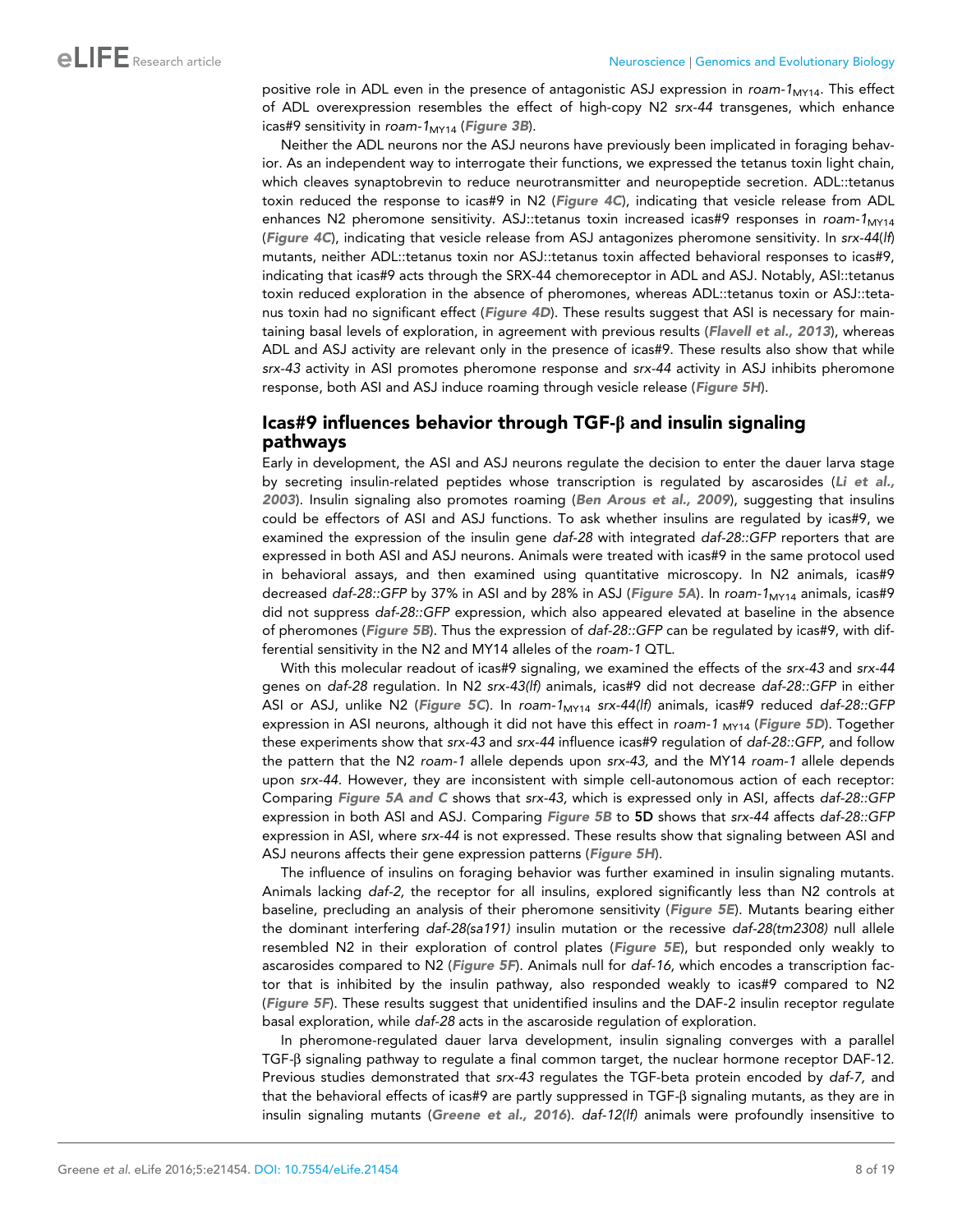<span id="page-8-0"></span>

Figure 5. *srx-43* and *srx-44* regulate insulin and TGF-b endocrine signaling pathways. (A–D) Effect of icas#9 on ASI and ASJ *daf-28::GFP* expression in N2, roam-1<sub>MY14</sub>, N2 srx-43(lf), and roam-1<sub>MY14</sub> srx-44(lf) animals. Bars indicate mean fluorescence intensity ± SEM. (E) Exploration in the absence of pheromones in insulin pathway mutants, expressed as mean squares entered ± SEM. \*\*\*p<0.001, ns = not significant by ANOVA with Dunnett correction. (F) Pheromone response of insulin pathway mutants expressed as mean ± SEM. (G) *daf-12*, a convergence point of *daf-7* (TGF-beta) and *daf-Figure 5 continued on next page*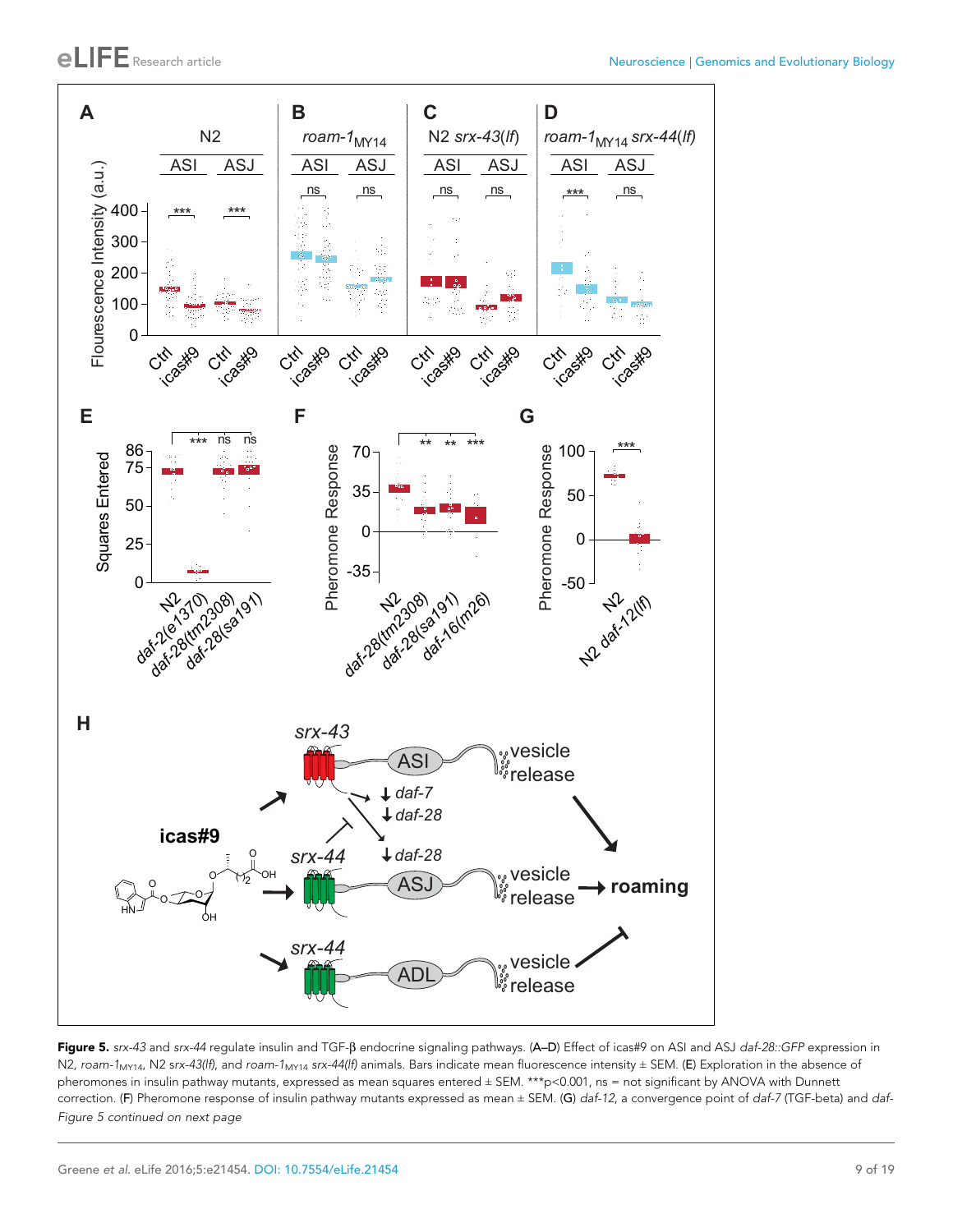

### *Figure 5 continued*

*28* (insulin) signaling in development, is necessary for icas#9 modulation of foraging behavior. Bars indicate icas#9 response expressed as mean ± SEM. (H) Schematic of the proposed relationships between icas#9, the chemoreceptors *srx-43* or *srx-44,* the sensory neurons ASI, ASJ or ADL, alterations in insulin and TGF-beta gene expression, vesicle release, and roaming behavior. SRX-43 and SRX-44 confer sensitivity to icas#9, which leads to changes in gene expression both within the sensing cell and within other sensory neurons. Activation of SRX-43 in ASI reduces the expression of *daf-7* (TGF-beta) and *daf-28* (insulin) genes as shown in **[Figure 5A and C](#page-8-0)** and in [Greene et al. \(2016\)](#page-17-0). The activity of SRX-44 can antagonize this effect as shown in [Figure 5B and D](#page-8-0). Vesicle release from the sensory neurons, potentially releasing DAF-7, DAF-28, or other neurotransmitters or neuropeptides, can stimulate roaming at baseline (ASI; shown in [Figure 4D](#page-6-0)), stimulate roaming in the presence of icas#9 (ASJ; [Figure 4C](#page-6-0)), or inhibit roaming in the presence of icas#9 (ADL; [Figure 4C](#page-6-0)). Boxes indicate the mean ± SEM, color indicates genotype at *roam-1* locus (red = N2, blue = MY14). \*\*\*p<0.001, \*\*p<0.01, ns = not significant by t test  $(A, D)$  or by ANOVA with Dunnett correction  $(B, C)$ .

[DOI: 10.7554/eLife.21454.010](http://dx.doi.org/10.7554/eLife.21454.010)

The following source data and figure supplements are available for figure 5:

Source data 1. GFP quantification in ADL and ASJ neurons for Figure 5A-D.

[DOI: 10.7554/eLife.21454.011](http://dx.doi.org/10.7554/eLife.21454.011)

Source data 2. Individual exploration assay results for Figure 5E-G. [DOI: 10.7554/eLife.21454.012](http://dx.doi.org/10.7554/eLife.21454.012)

Figure supplement 1. Tests of *srx-44* chemosensory activity. [DOI: 10.7554/eLife.21454.013](http://dx.doi.org/10.7554/eLife.21454.013)

Figure supplement 1—source data 1. ASH fluorescence (a.u.) values for buffer or icas#9 pulses. [DOI: 10.7554/eLife.21454.014](http://dx.doi.org/10.7554/eLife.21454.014)

> icas#9, with stronger defects than eliminating either insulin (*daf-16*) or TGF-beta (*daf-3*) signaling ([Figure 5G](#page-8-0)). These genetic results suggest that icas#9 foraging behavior, like dauer development, may involve convergence of insulin and TGF- $\beta$  signaling onto the nuclear hormone receptor DAF-12.

> Full-length SRX-44 translational fusions were localized to the sensory cilia of ADL (N2 and MY14 transgenes) and ASJ (MY14 transgenes) (Figure 5-figure supplement 1A), consistent with a sensory function for SRX-44. However, we could not detect acute icas#9 responses in ADL neurons using genetically-encoded calcium indicators (n = 7). This result is consistent with previous studies of the SRBC-64, SRX-43, SRG-36, and SRG-37 chemoreceptors, which detect ascaroside pheromones but do not elicit calcium transients in the ASK or ASI neurons in which they are normally expressed ([Kim et al., 2009](#page-17-0); [McGrath et al., 2011](#page-18-0)). Ectopic expression of SRX-43, SRG-36, and SRG-37 in the ASH sensory neurons is sufficient to drive calcium transients in response to pheromones, but we were unable to elicit a response upon SRX-44 expression in ASH (Figure 5-figure supplement 1B), leaving its exact sensory properties unclear.

# Chemoreceptor genes are associated with balancing selection and positive selection in the C. elegans genome

Several studies have linked *C. elegans* chemoreceptor genes to natural or artificial selection. *srg-36* and *srg-37*, which encode chemoreceptors for the ascaroside ascr#5, have repeatedly mutated to inactivity in laboratory strains maintained under high density growth conditions ([McGrath et al.,](#page-18-0) [2011](#page-18-0)). *srbc-64,* which encodes a chemoreceptor for the ascaroside ascr#2, falls within a mating incompatibility locus that is under balancing selection ([Kim et al., 2009](#page-17-0); [Seidel et al., 2008](#page-18-0)). These repeated associations raise the possibility that chemoreceptors are preferred substrates of *C. elegans* adaptation and evolution. In agreement with this hypothesis, chemoreceptor genes are enriched in regions that are hypervariable between the well-characterized N2 and CB4856 wild-type strains ([Thompson et al., 2015](#page-18-0)). To ask if this observation extends across populations at a genomic level, we calculated the Tajima's D score for 20,037 5 Kb intervals spanning the entire genome using the sequences of 152 genetically distinct wild strains assembled by the Andersen lab at Northwest-ern University ([Cook et al., 2016](#page-17-0)). Tajima's D is a statistical test used to determine if the DNA sequence is evolving by non-random processes. Regions of the genome that have recently undergone a selective sweep will have low values of Tajima's D, whereas regions of the genome under balancing selection will have high values of Tajima's D. Since population demographics such as recent population expansions or bottlenecks can also have a genome-wide effect on Tajima's D, we followed the approaches used in other species and focused our analysis on the bins with the most extreme high or low values. We found that across the genome, bins with low or high Tajima's D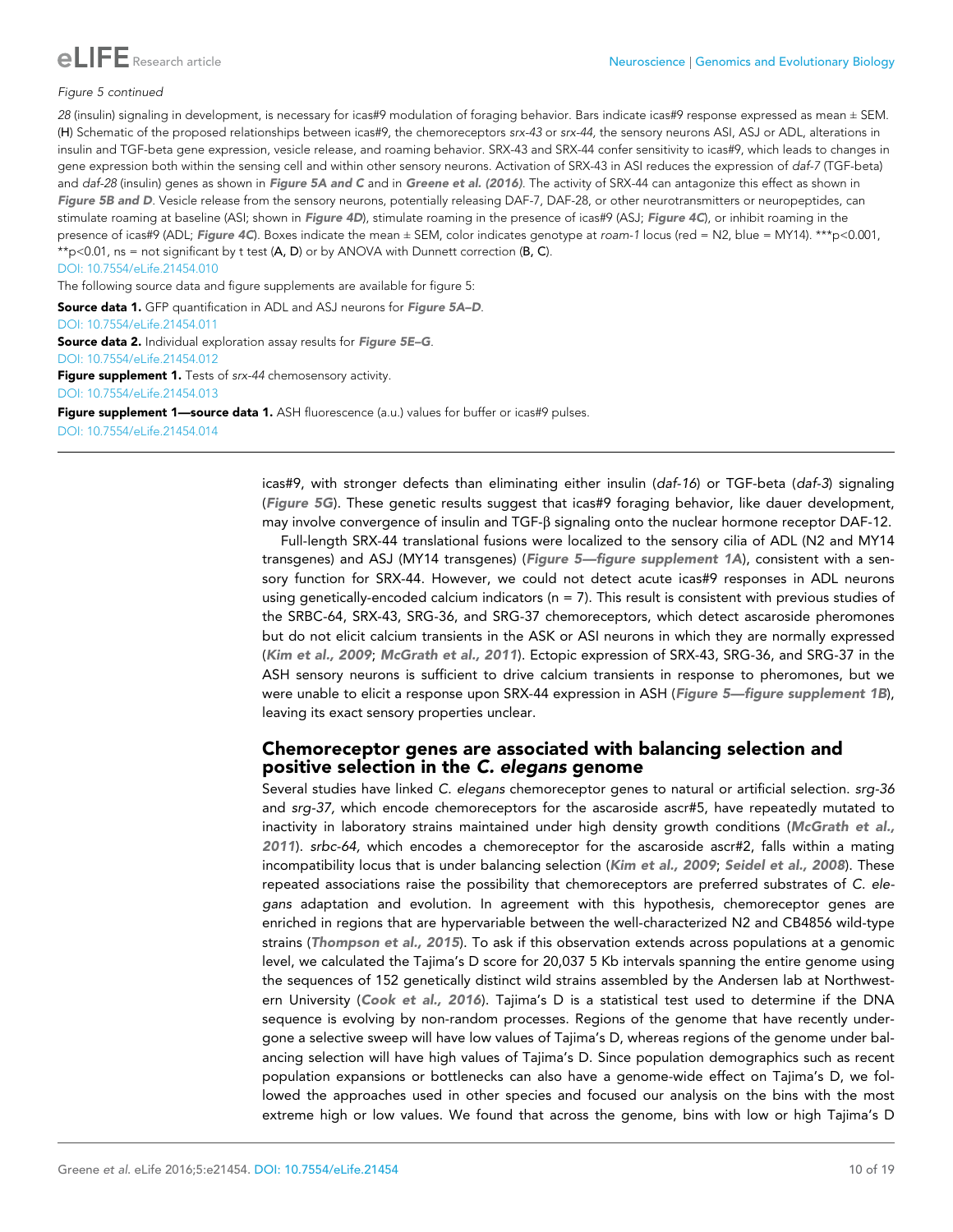<span id="page-10-0"></span>

Figure 6. Chemoreceptor genes are targets of positive selection and balancing selection in *C. elegans*. (A) Enrichment of chemoreceptors among regions of the genome with low or high Tajima's D score. Top, total number of bins containing genes of different classes. For the highest and lowest Tajima's D (<5% of total), the numbers above bars indicate the total number of bins at that value. Bottom, percent of bins with a chemoreceptor. The *srx-43/srx-44* region within the *roam-1* locus has a Tajima's D of ~ 1. Bars are color coded, red = essential genes (*let, unc, dpy, bli, rol* and *egl* gene families), green = F-box, C-type lectin, and nuclear hormone *Figure 6 continued on next page*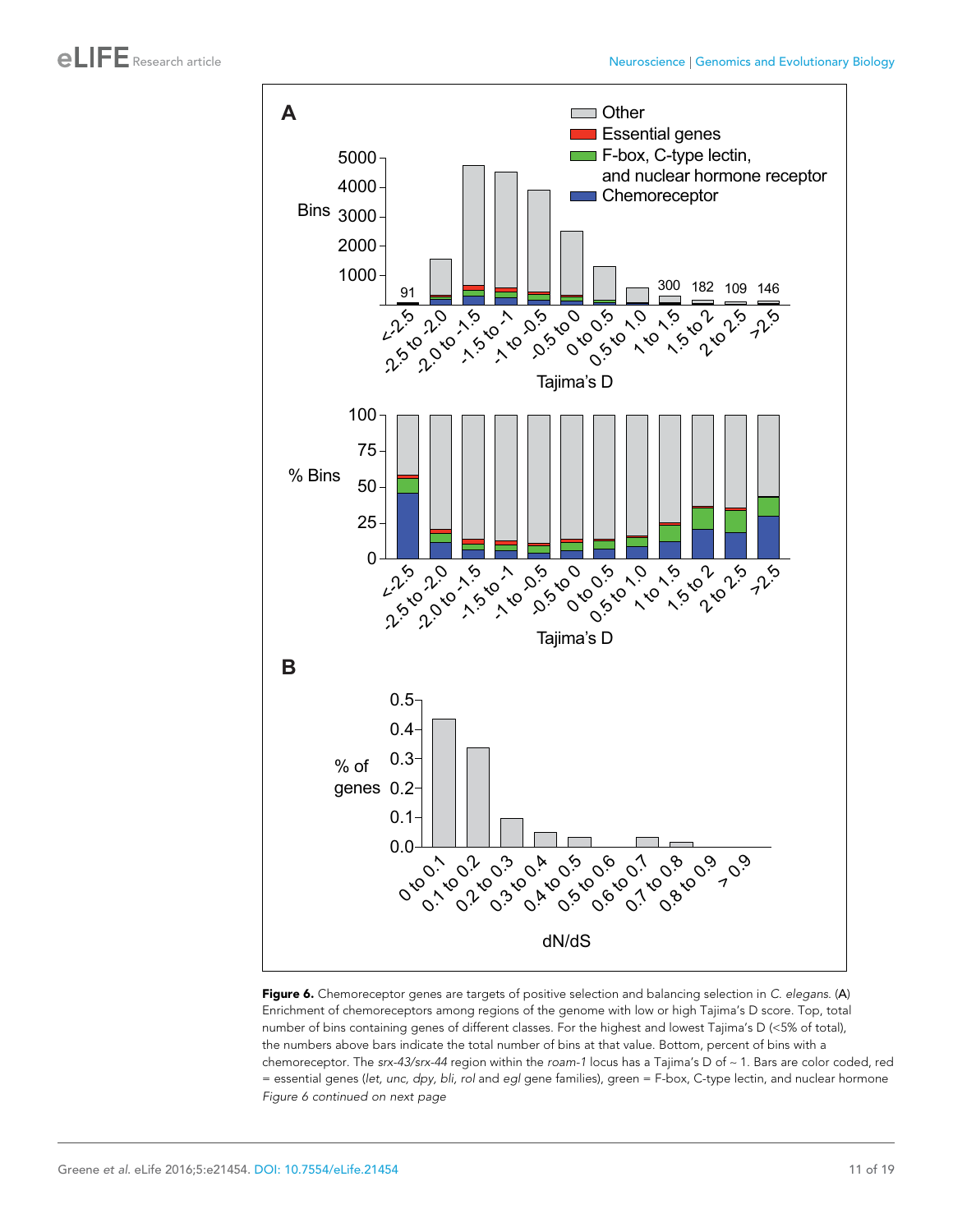#### *Figure 6 continued*

receptors, blue = chemoreceptors, grey = other gene classes and bins with no genes. (B) dN/dS analysis of chemoreceptor genes in bins with a Tajima's D score above 1 ( $n = 62$ ). [DOI: 10.7554/eLife.21454.015](http://dx.doi.org/10.7554/eLife.21454.015)

The following source data is available for figure 6:

Source data 1. Analysis of 5 kb bins spanning the genome for [Figure 6A](#page-10-0). [DOI: 10.7554/eLife.21454.016](http://dx.doi.org/10.7554/eLife.21454.016) Source data 2. dN/dS values of chemoreceptor genes for [Figure 6B](#page-10-0). [DOI: 10.7554/eLife.21454.017](http://dx.doi.org/10.7554/eLife.21454.017)

score were enriched in chemoreceptor genes ([Figure 6A](#page-10-0)). A remarkable fraction of the bins with the lowest and highest Tajima's D score contained chemoreceptor genes: 46.1% of bins with a score below 2.5 and 30.1% of the bins with a score above 2.5, representing a 6.59 and 4.30 fold enrichment respectively.

The chemoreceptor gene families of *C. elegans* are particularly large and diverse, with recent species-specific expansions even within the *Caenorhabditis* genus. As controls for these fast-evolving genes, we examined three other recently expanded *Caenorhabditis* gene families that encode F-box proteins, C-type lectins, and nuclear hormone receptors ([Thompson et al., 2015](#page-18-0)). These genes were also enriched in bins with the lowest and highest Tajima's D scores, although less so than chemoreceptor genes (1.9 and 2.5 fold enrichment; [Figure 6A](#page-10-0)). As a negative control, an analysis was conducted of genes likely to be under strong purifying selection, based on their phenotypes when mutated, the *let (lethal), unc (uncoordinated), dpy (dumpy), bli (blistered), rol (roller),* and *egl (egglaying defective)* genes. These genes were depleted in the bins with the lowest and highest Tajima's D score, in agreement with their predicted properties (0.88 and 0.27 fold enrichment; [Figure 6A](#page-10-0)). In summary, these results are consistent with the possibility that a substantial number of chemoreceptors – 100 genes or more – might be targets of balancing selection or selective sweeps, and that this may represent a substantial fraction of such selection detectable in the *C. elegans* genome.

A fraction of *C. elegans* chemoreceptor genes have idiosyncratic protein-disrupting mutations in subsets of wild-type strains, a result consistent with relaxed selection ([Stewart et al., 2005](#page-18-0); [Thomas and Robertson, 2008](#page-18-0)). If the chemoreceptor divergence detected by Tajima's D reflects relaxed selection in one of these lineages, these genes should have a large number of protein-coding changes. dN/dS is a statistic that measures the evolutionary pressure on a protein using substitutions fixed along independent lineages. Because segregating polymorphisms (i.e. those used to calculate Tajima's D) do not represent fixed substitutions, care must be made in interpreting dN/dS ratios calculated from individuals within a population as dN/dS values can scale in unexpected ways ([Kryazhimskiy and Plotkin, 2008](#page-18-0)). However, when balancing selection acts on two alleles for long evolutionary timescales, closely linked neutral sites will share the ancient coalescence time of the selected sites, creating two independent lineages upon which substitutions occur ([Charles](#page-17-0)[worth, 2006](#page-17-0)). dN/dS can be applied in these situations, focusing on the substitutions that distinguish the two lineages. When we calculated dN/dS, we found that most of the chemoreceptor genes from bins with a high Tajima's D had a low dN/dS ratio. Among 62 genes with the strongest signature of balancing selection, defined by the existence of distinct haplotypes that included >50% of all known SNPs, 77% had a within-species dN/dS value less than 0.2 ([Figure 6B](#page-10-0)), suggesting that both alleles remain under purifying selection. The low number of nonsynonymous mutations raises the possibility that noncoding variation in these genes drives functional diversity, as is the case with *srx-43* and *srx-44*. Together, these results implicate chemoreceptor genes as potential targets of selective pressures acting on noncoding sequence and gene expression.

# **Discussion**

The *roam-1* QTL for pheromone regulation of foraging behavior reflects changes in at least two genes. Previous experiments showed that reduced expression of the icas#9 receptor encoded by *srx-43* contributes to decreased pheromone sensitivity in wild strains with a MY14 *roam-1* haplotype ([Greene et al., 2016](#page-17-0)). We find here that changes in *srx-44,* which encodes a closely-related chemoreceptor, also contribute to the *roam-1* QTL. The relationship between *srx-44* and behavior is not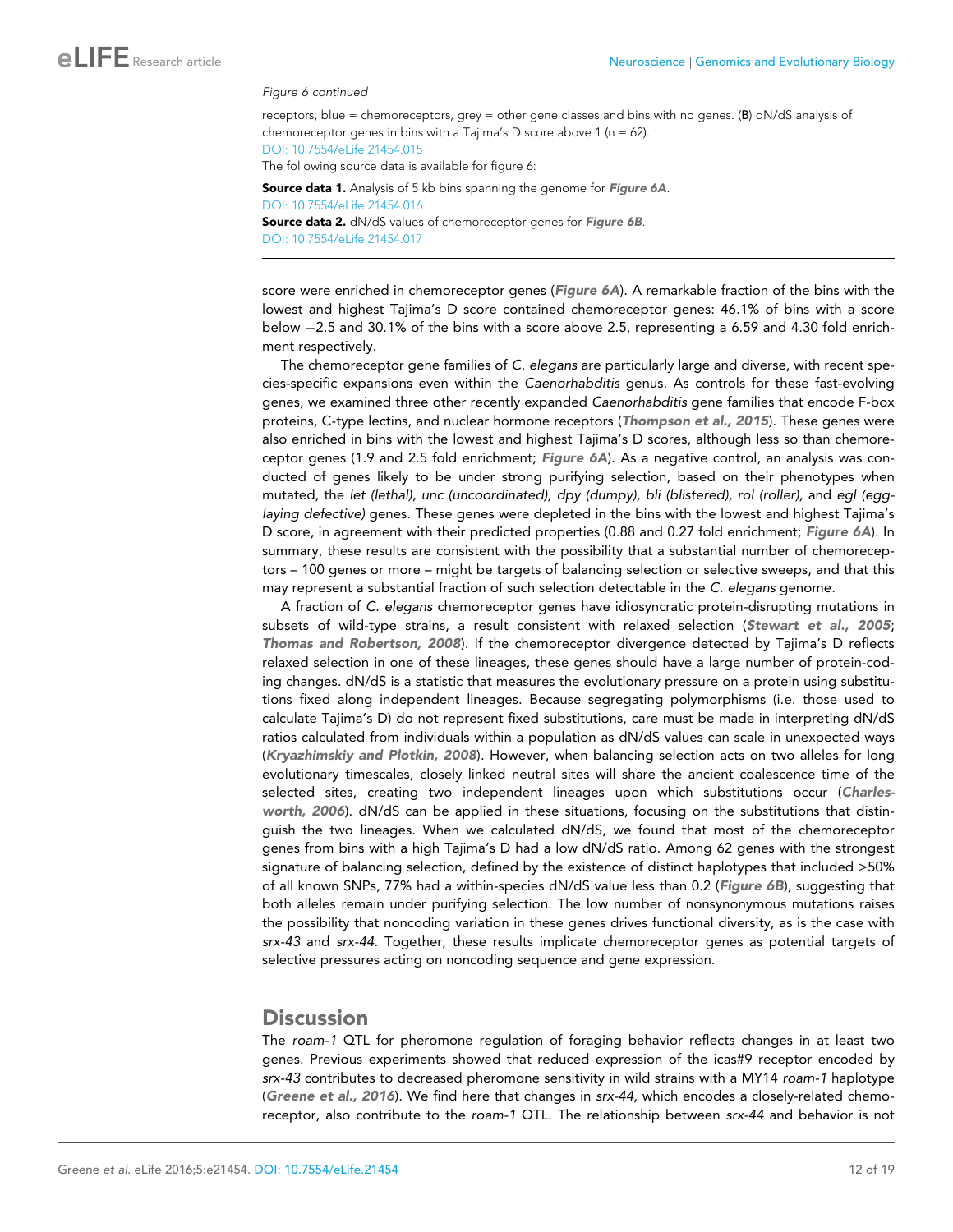simple: depending on its site of expression in either ADL or ASJ, *srx-44* enhances or inhibits the response to pheromones. Naturally occurring icas#9 insensitivity stems in part from increased expression of *srx-44* in ASJ, and in part from reduced *srx-43* expression in ASI.

It is intriguing that both *srx-43* and *srx-44* genes are present within a single QTL under balancing selection, suggesting that the combination of interacting mutations is biologically significant. Coselection of multiple genes is a substrate for novel functions in evolution, and close linkage can maintain these combinations as they spread through a population. The importance of linked 'supergenes' in balancing selection has long been recognized in flowering plants, where tightly linked genes that control flower morphology give rise to distinct mating groups within a species ([Barrett and Shore,](#page-17-0) [2008](#page-17-0); [Ernst, 1955](#page-17-0)). Other polymorphic supergenes are responsible for color mimicry in *Heliconius* butterflies and single- versus multiple-queen colony organization in fire ants ([Joron et al., 2011](#page-17-0); [Wang et al., 2013](#page-18-0)). With its low recombination rate, the predominantly self-fertilizing *C. elegans* is likely permissive for the accumulation of haplotypes with functionally and genetically linked mutations, including *srx-43/srx-44* and the two-gene mating incompatibility locus *zeel-1/peel-1* ([Seidel et al., 2008](#page-18-0)). The extraordinarily high sequence divergence between *roam-1* alleles may further stabilize distinct N2 and MY14 haplotypes by suppressing local meiotic recombination. Similar examples of functional linkage may be represented in other hyper-divergent haplotypes in the *Caenorhabditis* genome, of which there are 61 between the commonly studied N2 and CB4856 strains ([Thompson et al., 2015](#page-18-0)).

The activity of *srx-44* is only detectable in the presence of a functional *srx-43* gene and icas#9. *srx-43* encodes a biochemically active icas#9 receptor, but we were unable to demonstrate a similar activity for *srx-44*. The sequence similarity between SRX-43 and SRX-44 suggests that both could recognize pheromones, but it is possible that SRX-44 has a modulatory effect that is not associated with direct pheromone binding. Alternatively, SRX-44 may detect icas#9, but require a coreceptor that is not present in the neuron used for ectopic testing (ASH), or a signaling pathway that is poorly coupled to calcium signaling. Indeed, many pheromone responses in *C. elegans* are mediated by changes in gene expression rather than acute calcium signaling ([Kim et al., 2009](#page-17-0); [Li et al., 2003](#page-18-0); [Vowels and Thomas, 1992](#page-18-0)), and the same appears to be true of the icas#9 effect on foraging: the pheromone regulates both insulin and TGF-beta peptide genes, and requires at least six hours to alter foraging, consistent with a slow transcriptional regulatory pathway ([Greene et al., 2016](#page-17-0)). This slow action is characteristic of many animal pheromones that alter physiology or reproduction (priming pheromones), rather than eliciting immediate behaviors ([Conte and Hefetz, 2008](#page-18-0); [Sorensen et al., 1989](#page-18-0)).

The effect of *srx-44* loss of function depends on the genotype of the *roam-1* region: inactivating the gene in the *roam-1*N2 background decreased the pheromone response, but inactivating the gene in the *roam-1*MY14 background increased the pheromone response. This is an example of sign epistasis, when the effect of one mutation (the *srx-44* null) has the opposite effect in the presence of another mutation (the *roam-1* QTL)([Phillips, 2008](#page-18-0); [Weinreich et al., 2005](#page-18-0)). Due to the ubiquity of epistasis in natural traits ([Buchner and Nadeau, 2015](#page-17-0)), there is general interest in understanding the mechanisms that cause non-linear interactions between genetic variation in natural populations. The epistasis we observe here can be explained as a consequence of genetic variation that changes the site of *srx-44* expression, which in turn modifies the role of *srx-44* on the trait in question. The opposing effects of the ASJ and ADL neurons explain the genetic epistasis between *srx-44* null mutations and the natural variants that affect *srx-44* expression. We refer to this mechanism of epistasis as 'cellular epistasis.' Superimposed on this effect of *srx-44* is antagonism between *srx-43* in ASI and *srx-44* in ASJ, which creates another level of cellular epistasis in the *roam-1<sub>MY14</sub>* background. Given the importance of *cis-*regulatory changes in natural traits, cellular epistasis could play an underappreciated role in the epistasis observed in natural traits.

Sensory receptors evolve rapidly between species based on their ecological needs ([Barg](#page-17-0)[mann, 2006](#page-17-0); [Nei et al., 2008](#page-18-0)). These families frequently gain and lose members by duplication and divergence, and can acquire new properties at the level of protein function. For example, the G protein-coupled receptors for sweet taste have been lost several times independently in carnivorous vertebrates such as cats, reptiles, and bats, which lack sugar in their diet ([Jiang et al., 2012](#page-17-0); [Zhao et al., 2010](#page-18-0)); the reappearance of a sugar-rich diet in nectar-feeding birds was accompanied by the elaboration of new sweet taste receptors through functional divergence of an amino acid taste receptor ([Baldwin et al., 2014](#page-16-0)). Unlike these examples of altered chemoreceptor proteins, the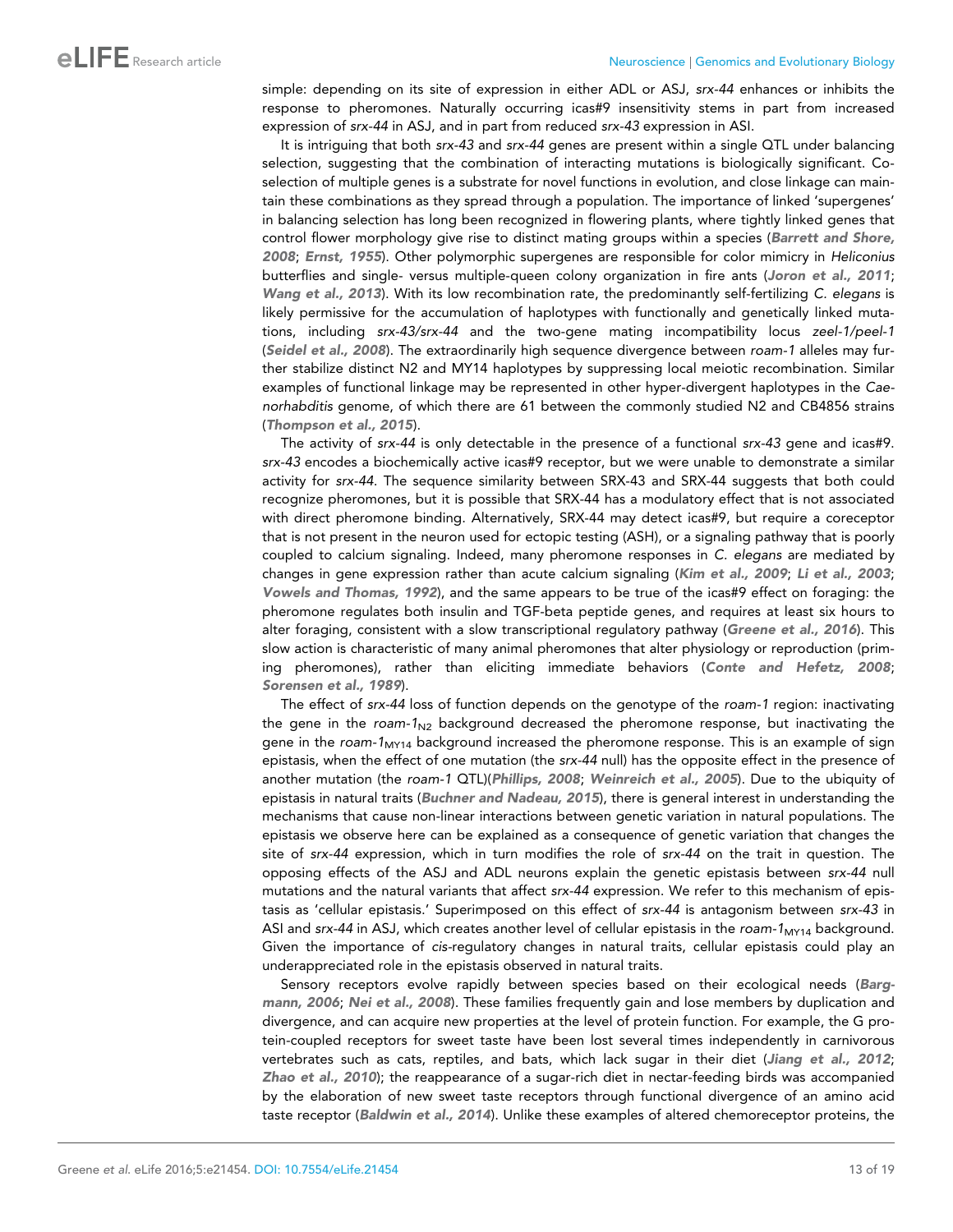*roam-1* QTL is associated with changes in gene expression without changes in gene number or apparent protein activity. *srx-43* and *srx-44* are expressed and have biological activity in both N2 and MY14 strains; the *roam-1* QTL respecifies behaviors by modifying the levels and sites of receptor expression. Gene expression changes are common targets of evolutionary adaptation in development ([Chan et al., 2010](#page-17-0); [Sucena et al., 2003](#page-18-0)); this work suggests that a similar principle may apply to chemoreceptor genes.

Studies of chemosensation in *C. elegans* revealed the importance of a labeled-line system, in which individual sensory neurons are strongly linked to particular behavioral outputs such as attrac-tion and avoidance ([Troemel et al., 1997](#page-18-0)). Subsequent studies have demonstrated that labeled lines are also present in the mammalian taste system ([Mueller et al., 2005](#page-18-0)), somatosensory system ([Han et al., 2013](#page-17-0)), and parts of the olfactory system ([Kobayakawa et al., 2007](#page-17-0)). In a labeled line system, an existing receptor for a biologically relevant molecule can be respecified to a new behavior by changing its pattern of expression to a different sensory neuron. In an individual's lifetime, such plasticity can drive rapid changes in behavioral responses to a stimulus ([Ryan et al., 2014](#page-18-0)). Our results show that changes in chemoreceptor expression are also significant on evolutionary timescales, suggesting that chemoreceptor expression changes could be a potent and effective mechanism by which natural variation reshapes innate behaviors and physiology.

# Materials and methods

# Nematode culture

Strains were grown under standard conditions at 21–22˚C on Nematode Growth Medium (NGM) plates seeded with *Escherichia coli* OP50 bacteria.

# Strains

Parental strains

Wild-type *roam-1*<sub>N2</sub> and *roam-1*<sub>MY14</sub> strains were:

N2, Bristol isolate

CX16300 *kyIR163 [roam-1MY14 V:* ~ *15.861-* ~ *16.043 Mb, MY14>N2]* ([Greene et al., 2016](#page-17-0)).

This strain has 182 kb derived from the MY14 strain introgressed into an N2 genetic background.

# **Mutants**

New mutations were backcrossed into the N2 or *kyIR163* genetic background 4-7 times before characterization.

CX16849 *srx-43(gk922634) V*. R160opal, generously provided by the Million Mutation project.

CX16935 *kyIR163 srx-43(ky1019) V*. *ky1019* is a CRISPR-generated insertion/deletion leading to a frameshift and early termination ([Greene et al., 2016](#page-17-0)).

CX16490 *srx-44(ky1009) V. ky1009* is a CRISPR-generated two bp deletion (TACCCTTC– GTTCTTGATA) leading to a frameshift after amino acid 57.

CX16934 *kyIR163 srx-44(ky1013) V. ky1013* is a CRISPR-generated two bp deletion (TATGCGCCGG–ACAACGACAGATT) leading to a frameshift after amino acid 49.

CX16936 *kyIR163 srx-43(ky1013) srx-44(ky1023) V. ky1023* is a CRISPR-generated frameshift after amino acid 98 (3 bp deletion (CCG), 7 bp insertion (ggaattc), final sequence (CTCTCAAGTCCggaattcTTCGGA)).

CB1370 *daf-2(e1370ts) III* CX13568 *daf-28(sa191) V* CX17338 *daf-28(tm2308) V* JT5464 *daf-7(e1372) III; daf-3(e1376) X* DR26 *daf-16(m26) I* DR20 *daf-12(m20) X*

# MosSCI strains

*kySi66* is a Mos-1 Single Copy Insertion (MosSCI) of the N2 *srx-43* genomic sequence in the landing site *ttTi5605 II. unc-119* animals containing the *ttTi5605* landing site were injected with a mix of plasmids containing transposase, *srx-43* and *Cbr-unc-119* within flanking homology arms, and negative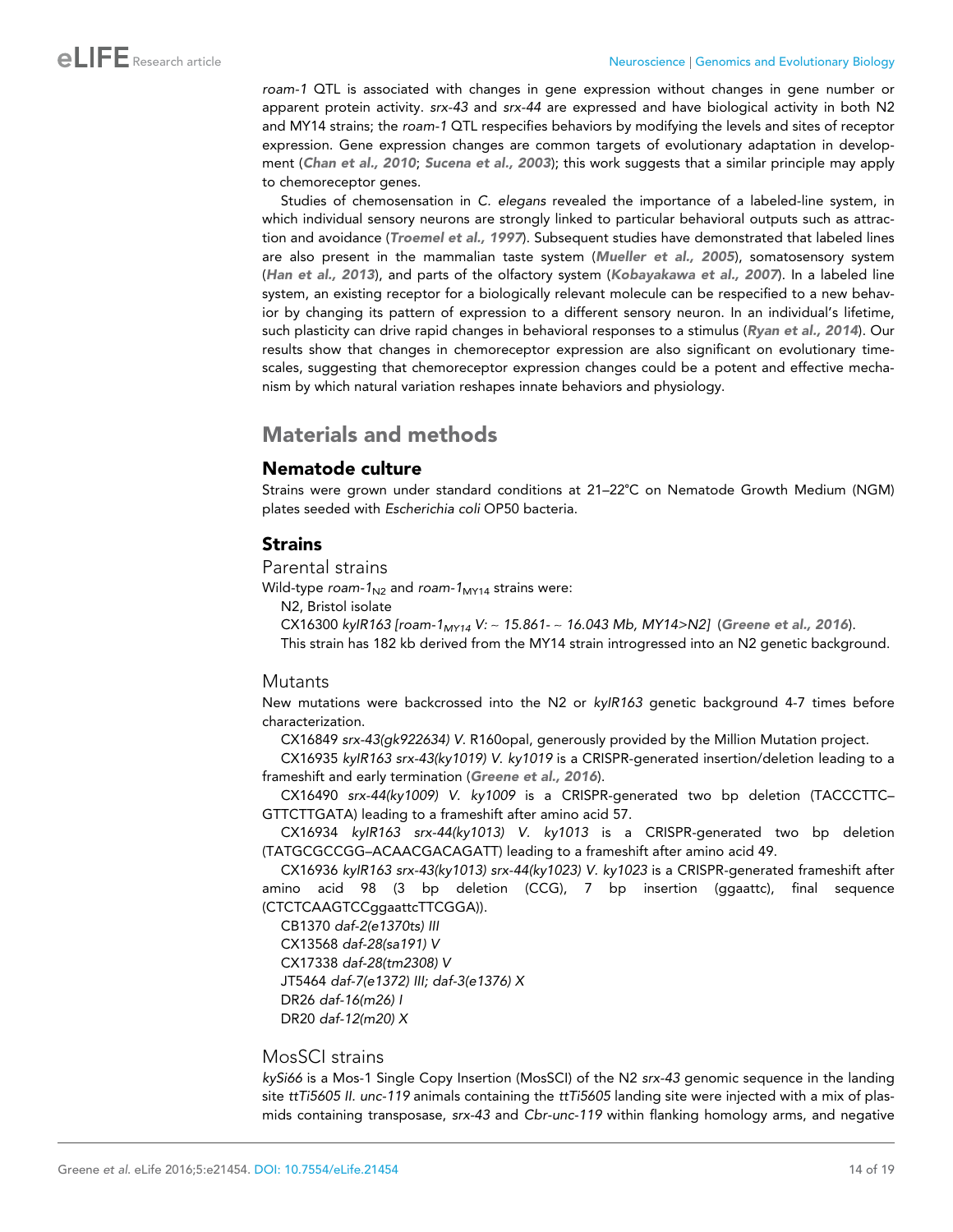selection markers (*myo-3::mcherry, myo-2::mcherry, hsp::peel-1*). Progeny were heat shocked, and after 24 hr, coordinated animals without *mcherry* signal were allowed to lay eggs, and subsequent generations were genotyped to confirm single copy insertion of the transgene ([Frøkjær-](#page-17-0)[Jensen, 2015](#page-17-0)).

CX17196 *kySi66 II; srx-43(gk922634) V* CX17260 *kySi66 II; kyIR163 srx-43(ky1013) V*

# Transgenic lines

Transgenic lines were generated by injecting the syncytial gonal of adult hermaphrodites with the desired transgene, a fluorescent co-injection marker, and empty vector bringing the total DNA concentration to 100 ng/ul. To control for the variability of extrachromosomal transgenic line, three independent lines were tested for each transgene.

CX16431 *kyIR163 V; kyEx5600 [Psrx-44(N2)::srx-44(N2)::sl2::GFP 2.5 ng/ul, Pmyo-3::mcherry 5 ng/ ul*]

CX16480 *kyIR163 V; kyEx5626 [Psrx-44(MY14)::srx-44(MY14)::sl2::GFP 2.5 ng/ul, Pmyo-3::mcherry 5 ng/ul*]

CX17339 *kyIR163 V; kyEx6058 [srx-44(lf) 2.5 ng/ul, Pmyo-3::mcherry 5 ng/ul]*

CX16477 *kyIR163 V*; *kyEx5623 [Psrx-44(MY14)::srx-44(N2)::sl2::GFP 2.5 ng/ ul, Pmyo-3::mcherry 5 ng/ul*]

CX16483 *kyIR163 V*; *kyEx5629 [Psrx-44(N2)::srx-44(MY14)::sl2::GFP 2.5 ng/ ul, Pmyo-3::mcherry 5 ng/ul*]

CX16624 *kyIR163 V*; *kyEx5698 [Psrx-44(N2)::GFP 2.5 ng/ul, Pmyo-3::mcherry 5 ng/ul*]

CX16627 *kyIR163 V*; *kyEx5701 [Psrx-44(MY14)::GFP 2.5 ng/ul, Pmyo-3::mcherry 5 ng/ul*]

CX16752 *kyIR163 V*; *kyEx5775 [Psrx-44(N2 proximal, MY14 distal)::GFP 2.5 ng/ul, Pmyo-3:: mcherry 5 ng/ul*]

CX16735 *kyIR163 V*; *kyEx5759 [Psrx-44(N2 proximal, MY14 distal)::GFP 2.5 ng/ul, Pmyo-3:: mcherry 5 ng/ul*]

CX16425 *kyIs602 [Psra-6:GCaMP3.0 75 ng/uL, coel:GFP 10 ng/uL, integrated]*; *kyEx5594 [Psra-6:: srx-44(N2) 50 ng/ul, Pmyo-3::mcherry 5 ng/ul*]

CX16428 *kyIs602; kyEx5597 [Psra-6::srx-44(MY14) 50 ng/ul, Pmyo-3::mcherry 5 ng/ul*]

CX16533 *kyIR163 V; kyEx5646 [Psrh-11(ASJ)::srx-44::sl2::GFP 50 ng/ul, Pmyo-3::mcherry 5 ng/ul*] CX16530 *kyIR163 V; kyEx5643 [Psrh-220(ADL)::srx-44::sl2::GFP 50 ng/ul, Pmyo-3::cherry 5 ng/ul*]

CX16593 *kyEx5670 [Psre-1(ADL)::TeTx 50 ng/ul, myo-3::cherry 5 ng/ul*]

CX16611 *kyIR163 V; kyEx5688 [Psrh-11(ASJ)::TeTx 50 ng/ul, myo-3::cherry 5 ng/ul]*

CX14365 *kyEx4565 [ Psrg-47(ASI)::TeTx::sl2mcherry 50 ng/ul, myo-3::GFP 25 ng/ul]*

CX17341 *srx-44(ky1009) V; kyEx5670*

CX17340 *srx-44(ky1009) V; kyEx5688*

GR1455 *mgIs40 [Pdaf-28::GFP],* outcrossed 5X

CX16956 *kyIR163 V*; *mgIs40*

CX16957 *srx-43(gk922634) V*; *mgIs40*

CX15046 *lin-15(n765) X; kyIs128 [lin-15, Pstr-3::GFP]*

CRISPR allele replacement strains:

Allele replacement lines for the *srx-44* promoter were created using an established coCRISPR protocol ([Arribere et al., 2014](#page-16-0)). Young adults with just a few fertilized eggs were injected in the syncytial gonad with (i) a mix of plasmids encoding Cas9, guideRNA for the target site, and guideRNA for *rol-6*, and (ii) ssDNA homologous recombination templates for inducing a dominant *rol-6* mutation and the desired promoter substitution. F1 roller progeny were screened for the promoter allele replacement by sequencing after laying eggs, and then backcrossed four times into the parental strain.

CX16800 *ky982 V. ky982* replaces 38 bp in the N2 region upstream of *srx-44* with 32 bp from MY14(TATCATTTAAAAACTCACTTTTTGAGTAGTCG replaces AATCATGTTAAAAAATCAA TTTTTGGGTAGTCAACGGA).

CX16799 *kyIR163 V; ky1015 V. ky1015* replaces 32 bp in the MY14 region upstream of *srx-44* with 38 bp from N2 (AATCATGTTAAAAAATCAATTTTTGGGTAGTCAACGGA replaces TATCA TTTAAAAACTCACTTTTTGAGTAGTCG).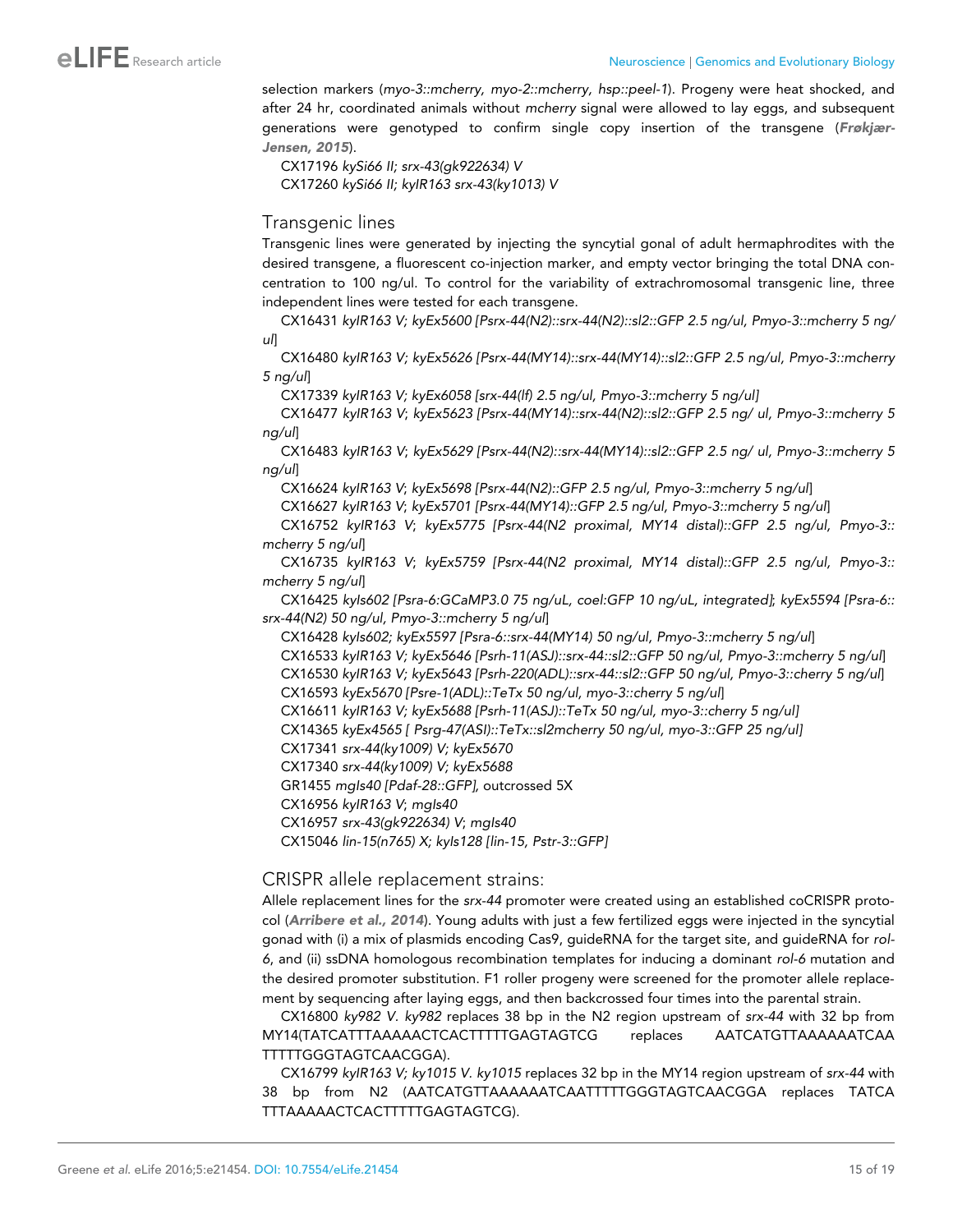### Behavioral analysis

Exploration assays were used to determine the effect of pheromone on foraging behavior ([Flavell et al., 2013](#page-17-0)). A single L4 hermaphrodite was placed on an evenly seeded 3.5 cm plate containing 10 nM icas#9, a concentration that can accumulate in a high-density population of *C. elegans* ([Greene et al., 2016](#page-17-0)), or control solvent. After a 16 hr period, the assay was quantified by placing the plate on a grid with 86 squares and counting the number of squares entered by the animal ([Figure 1A](#page-2-0)). Pheromone response was then calculated as the difference in squares entered on pheromone plates and control plates ([Figure 1B](#page-2-0)). A positive pheromone response indicated that animals entered fewer squares in the presence of icas#9.

### Imaging

All GFP imaging was conducted on adult animals mounted on 2% agarose pads and immobilized with 5 mM sodium azide. Images were collected with a 100X objective on a Zeiss Axio Imager.Z1 Apotome microscope (Carl Zeiss, Oberkochen, Germany) with a Zeiss AxioCam MRm CCD camera. For GFP expression studies, GFP levels were quantified 16 hr after L4 animals were placed on exploration assay plates with or without added icas#9. Images were processed in Metamorph (Molecular Devices, Sunnyvale, CA). ImageJ was used to create a maximum intensity Z-projection and assess the reporter value, which was determined as the mean gray value for a 16-pixel-radius circle centered over the cell body minus the mean background intensity.

Calcium imaging experiments were performed and analyzed as described previously ([Larsch et al., 2013](#page-18-0) ). Young adult animals were placed into custom-made  $3\times3$  mm microfluidic polydimethylsiloxane devices, permitting rapid changes in stimulus solution, and containing two arenas allowing for simultaneous imaging of two genotypes with approximately ten animals each. Animals were transferred to the arenas in S-Basal buffer and paralyzed for 80-100 min in 1 mM (-)-tetramisole hydrochloride. Experiments consisted of four 10 s pulses of stimulus separated by 30 s of buffer, with 60 additional seconds between stimulus types. Tiff stacks were acquired at 10 frames/second at 5x magnification on a Hamamatsu Orca Flash 4 sCMOS (Hamamatsu Photonics, Sunayama-cho, Japan), with 10 ms pulsed illumination every 100 ms with a Sola set at 470/40 nm excitation (Lumencor, Beaverton, Orgeon, USA).

# Genomic analysis

The current version of the VCF file (WI.20160408.snpeff.vcf.gz) containing SNVs for all wild *C. elegans* isolates was downloaded from the CENDR website ([www.elegansvariation.org\)](http://www.elegansvariation.org) ([Cook et al.,](#page-17-0) [2016](#page-17-0)). From this file, we calculated Tajima's D on 5 kb bins using vcftools ([Danecek et al., 2011](#page-17-0)). To determine if this bin contained a chemoreceptor gene, we used the gff3 file provided by [www.worm](http://www.wormbase.org)[base.org](http://www.wormbase.org) for the WS245 release, searching for gene names that start with known chemoreceptor families as determined by the following reference ([Thomas and Robertson, 2008](#page-18-0)). To determine if the bin contained a fast-evolving gene family, we searched for gene names starting with *fbxa, fbxb, fbxc, clec,* or *nhr*. To determine if the bin contained a gene likely to be under purifying selection, we searched for gene names that started with *unc, bli, let, dpy, rol,* or *egl*.

To calculate dN/dS, we identified 62 chemoreceptors with the most pronounced signatures of balancing selection in two independent lineages. This signature was defined as chemoreceptors with >50% of the polymorphisms detectable in CeNDR ([Cook et al., 2016](#page-17-0)) present on a shared haplotype. Using these polymorphisms, we calculated dN/dS by a counting method using transcript sequence files downloaded from the WS245 version of Wormbase along with annotations as determined by SnpEff ([Cingolani et al., 2012](#page-17-0)) included in the downloaded VCF file. For 77% of these chemoreceptor genes, dN/dS was <0.2, suggesting that they were recently under purifying selection; previous studies suggest that chemoreceptor dN/dS ratios between species and between closely related paralogs are ~0.2 ([Stewart et al., 2005](#page-18-0)).

# **Statistics**

Most experiments were repeated on three or four separate days. For exploration assays, the standard group size was six per day and all plates with a healthy adult animal at the end of the assay were scored and included in the analysis. To ensure randomization, the following or a similar approach was used: at the start of each exploration assay, six animals were placed on a pick at a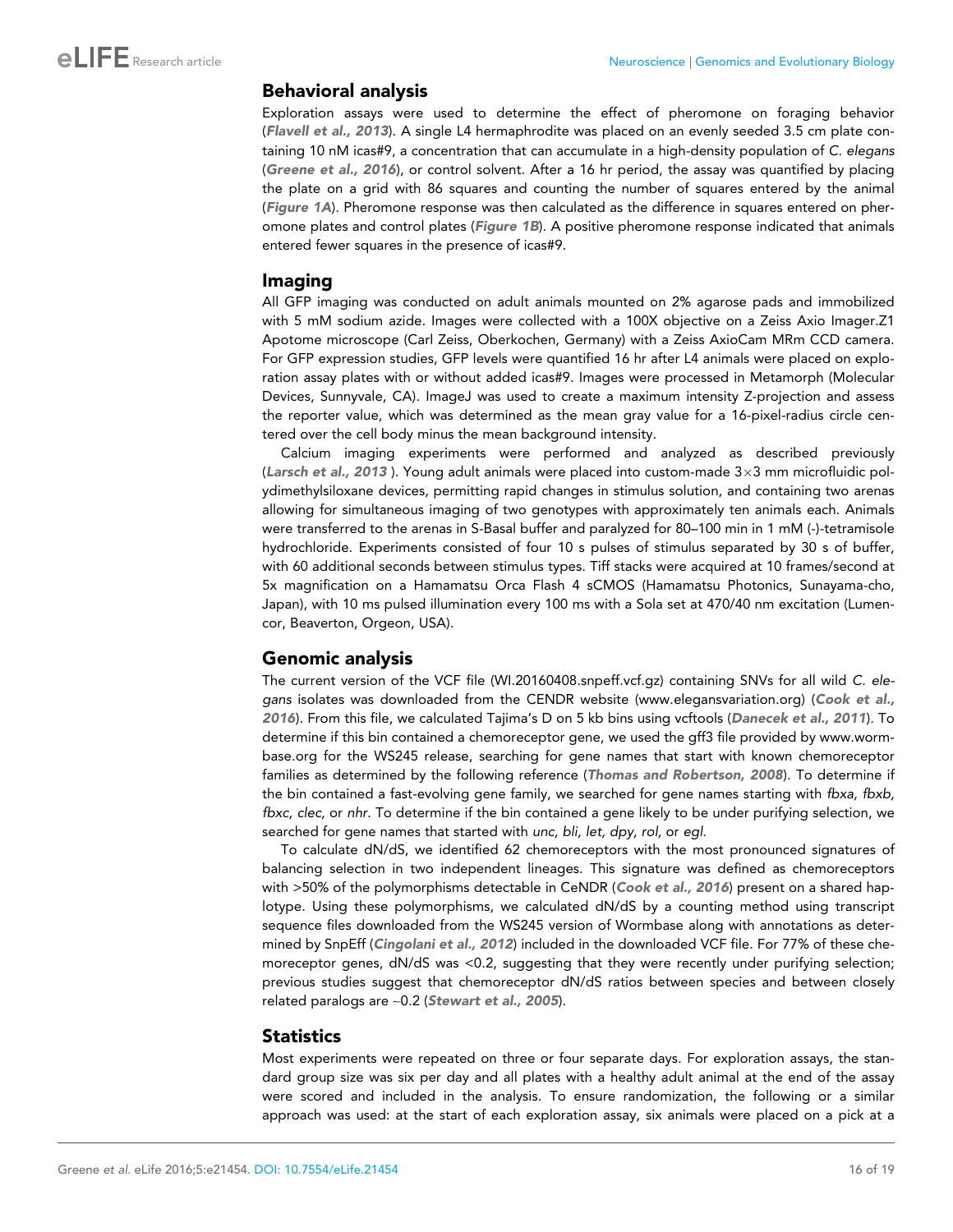<span id="page-16-0"></span>time, and in the order the animals came off the pick, they were then transferred individually to three control plates and then to three icas#9 plates. Scoring of assays was conducted by an experimenter blind to the condition or genotype.

Most statistical comparisons were done by ANOVA with Dunnett correction for multiple comparisons or (two-sided) t test, as noted in the figure legends. The normality of the data was tested usually with D'Agostino-Pearson omnibus test. The Bartlett's test was used to check for differences in variance between groups being statistically compared.

# Acknowledgements

We thank Erik Andersen for sharing the unpublished CeNDR database, the *Caenorhabditis* Genetics Center (CGC), which is supported by NIH grant P40 OD010440, and the Million Mutation project for strains, and Elias Scheer for comments on the manuscript. RAB was supported by the Research Corporation for Science Advancement (Cottrell Scholar Award, 22844) and the NIH (GM118775). PTM was supported by NIH grant R01GM114170 and the Ellison Medical Foundation. JG was supported by the NIH grant F30 MH101931-03. CIB was an investigator of the HHMI. This work was supported by the Ellison Medical Foundation.

# Additional information

#### Funding

| <b>Funder</b>                                   | Grant reference number                      | Author                                   |
|-------------------------------------------------|---------------------------------------------|------------------------------------------|
| National Institutes of Health                   | Graduate student fellowship Joshua S Greene |                                          |
| National Institutes of Health                   | F30 MH101931-03                             | Joshua S Greene                          |
| National Institutes of Health                   | GM118775                                    | Rebecca A Butcher                        |
| Research Corporation for<br>Science Advancement | Cottrell Scholar Award,<br>22844            | Rebecca A Butcher                        |
| Ellison Medical Foundation                      | Investigator                                | Patrick T McGrath<br>Cornelia I Bargmann |
| National Institutes of Health                   | R01GM114170                                 | Patrick T McGrath                        |
| Howard Hughes Medical Insti-<br>tute            | Investigator                                | Cornelia   Bargmann                      |

The funders had no role in study design, data collection and interpretation, or the decision to submit the work for publication.

#### Author contributions

JSG, Conception and design, Acquisition of data, Analysis and interpretation of data, Drafting or revising the article; MD, PTM, Acquisition of data, Analysis and interpretation of data, Drafting or revising the article; RAB, Synthesized pheromones, Contributed unpublished essential data or reagents; CIB, Conception and design, Analysis and interpretation of data, Drafting or revising the article

### Author ORCIDs

Rebecca A Butcher, <http://orcid.org/0000-0002-0925-4459> Cornelia I Bargmann, D <http://orcid.org/0000-0002-8484-0618>

# References

Arribere JA, Bell RT, Fu BX, Artiles KL, Hartman PS, Fire AZ. 2014. Efficient marker-free recovery of custom genetic modifications with CRISPR/Cas9 in *Caenorhabditis elegans*. *Genetics* 198:837–846. [doi: 10.1534/](http://dx.doi.org/10.1534/genetics.114.169730) [genetics.114.169730](http://dx.doi.org/10.1534/genetics.114.169730), PMID: [25161212](http://www.ncbi.nlm.nih.gov/pubmed/25161212)

Baldwin MW, Toda Y, Nakagita T, O'Connell MJ, Klasing KC, Misaka T, Edwards SV, Liberles SD. 2014. Sensory biology. Evolution of sweet taste perception in hummingbirds by transformation of the ancestral umami receptor. *Science* 345:929–933. [doi: 10.1126/science.1255097,](http://dx.doi.org/10.1126/science.1255097) PMID: [25146290](http://www.ncbi.nlm.nih.gov/pubmed/25146290)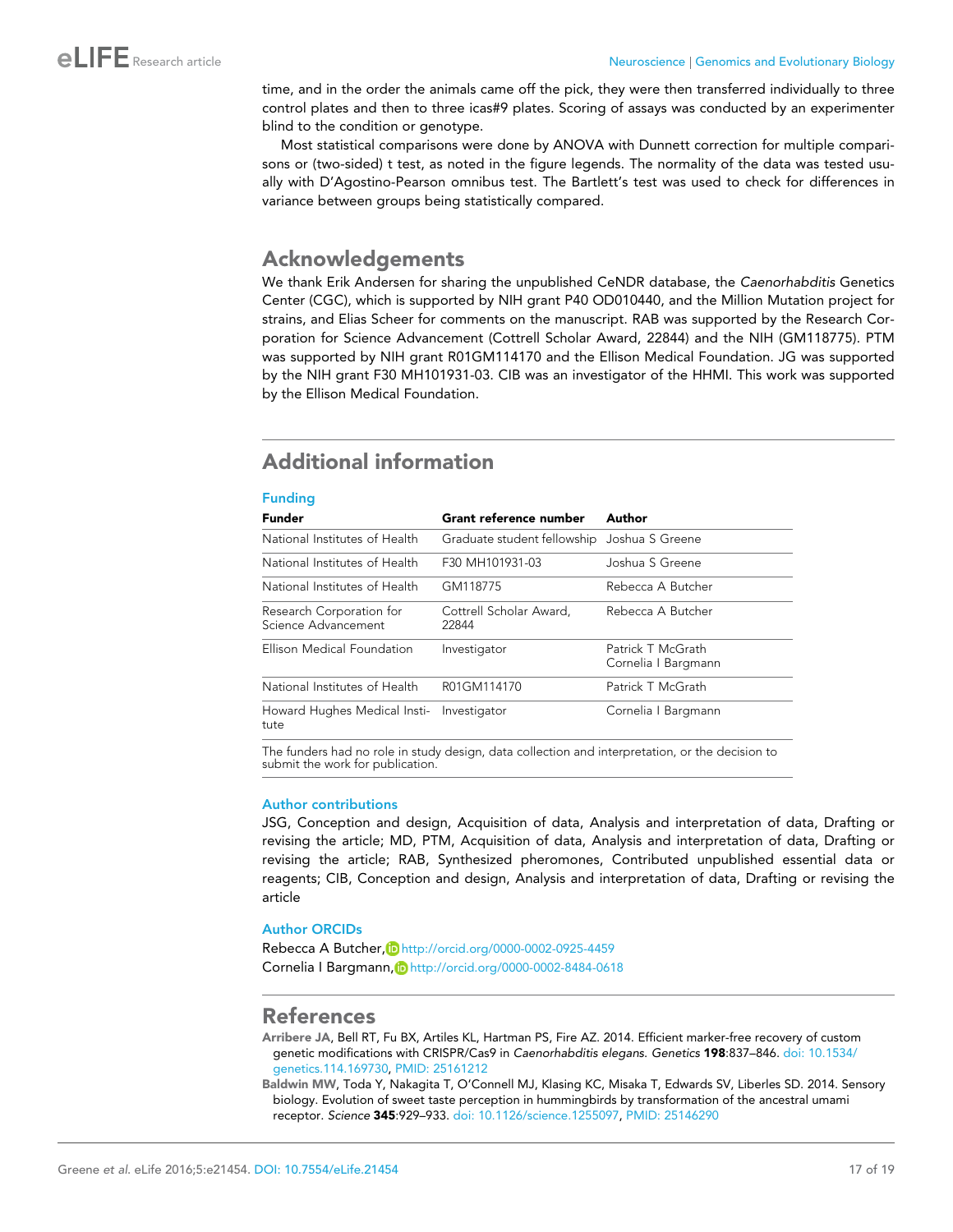- <span id="page-17-0"></span>Bargmann CI. 2006. Comparative chemosensation from receptors to ecology. *Nature* 444:295–301. [doi: 10.](http://dx.doi.org/10.1038/nature05402) [1038/nature05402,](http://dx.doi.org/10.1038/nature05402) PMID: [17108953](http://www.ncbi.nlm.nih.gov/pubmed/17108953)
- Barrett SCH, Shore JS. 2008. New insights on heterostyly: Comparative biology, ecology and genetics. *Self-Incompatibility in Flowering Plants*. Berlin, Heidelberg: Springer Berlin Heidelberg. p. 3–32. [doi: 10.1007/978-3-](http://dx.doi.org/10.1007/978-3-540-68486-2_1) [540-68486-2\\_1](http://dx.doi.org/10.1007/978-3-540-68486-2_1)

Ben Arous J, Laffont S, Chatenay D. 2009. Molecular and sensory basis of a food related two-state behavior in *C. elegans*. *PLoS One* 4:e7584. [doi: 10.1371/journal.pone.0007584](http://dx.doi.org/10.1371/journal.pone.0007584), PMID: [19851507](http://www.ncbi.nlm.nih.gov/pubmed/19851507)

- Buchner DA, Nadeau JH. 2015. Contrasting genetic architectures in different mouse reference populations used for studying complex traits. *Genome Research* 25:775–791. [doi: 10.1101/gr.187450.114](http://dx.doi.org/10.1101/gr.187450.114), PMID: [25953951](http://www.ncbi.nlm.nih.gov/pubmed/25953951)
- Butcher RA, Ragains JR, Clardy J. 2009. An indole-containing dauer pheromone component with unusual dauer inhibitory activity at higher concentrations. *Organic Letters* 11:3100–3103. [doi: 10.1021/ol901011c](http://dx.doi.org/10.1021/ol901011c)
- Chan YF, Marks ME, Jones FC, Villarreal G, Shapiro MD, Brady SD, Southwick AM, Absher DM, Grimwood J, Schmutz J, Myers RM, Petrov D, Jónsson B, Schluter D, Bell MA, Kingsley DM. 2010. Adaptive evolution of pelvic reduction in sticklebacks by recurrent deletion of a Pitx1 enhancer. *Science* 327:302–305. [doi: 10.1126/](http://dx.doi.org/10.1126/science.1182213) [science.1182213,](http://dx.doi.org/10.1126/science.1182213) PMID: [20007865](http://www.ncbi.nlm.nih.gov/pubmed/20007865)
- Charlesworth D. 2006. Balancing selection and its effects on sequences in nearby genome regions. *PLoS Genetics* 2:e64. [doi: 10.1371/journal.pgen.0020064](http://dx.doi.org/10.1371/journal.pgen.0020064), PMID: [16683038](http://www.ncbi.nlm.nih.gov/pubmed/16683038)
- Cingolani P, Platts A, Wang le L, Coon M, Nguyen T, Wang L, Land SJ, Lu X, Ruden DM. 2012. A program for annotating and predicting the effects of single nucleotide polymorphisms, SnpEff: SNPs in the genome of Drosophila melanogaster strain w1118; iso-2; iso-3. *Fly* 6:80–92. [doi: 10.4161/fly.19695,](http://dx.doi.org/10.4161/fly.19695) PMID: [22728672](http://www.ncbi.nlm.nih.gov/pubmed/22728672)
- Cook DE, Zdraljevic S, Roberts JP, Andersen EC. 2016. CeNDR, the *Caenorhabditis elegans* natural diversity resource. *Nucleic Acids Research*:gkw893. [doi: 10.1093/nar/gkw893](http://dx.doi.org/10.1093/nar/gkw893), PMID: [27701074](http://www.ncbi.nlm.nih.gov/pubmed/27701074)
- Danecek P, Auton A, Abecasis G, Albers CA, Banks E, DePristo MA, Handsaker RE, Lunter G, Marth GT, Sherry ST, McVean G, Durbin R, 1000 Genomes Project Analysis Group. 2011. The variant call format and VCFtools. *Bioinformatics* 27:2156–2158. [doi: 10.1093/bioinformatics/btr330,](http://dx.doi.org/10.1093/bioinformatics/btr330) PMID: [21653522](http://www.ncbi.nlm.nih.gov/pubmed/21653522)
- Ernst A. 1955. Self-fertility in monomorphic Primulas. *Genetica* 27:391–448. [doi: 10.1007/BF01664170](http://dx.doi.org/10.1007/BF01664170)
- Flavell SW, Pokala N, Macosko EZ, Albrecht DR, Larsch J, Bargmann CI. 2013. Serotonin and the Neuropeptide PDF Initiate and Extend Opposing Behavioral States in *C. elegans*. *Cell* 154:1023–1035. [doi: 10.1016/j.cell.](http://dx.doi.org/10.1016/j.cell.2013.08.001) [2013.08.001](http://dx.doi.org/10.1016/j.cell.2013.08.001)
- Frøkjær-Jensen C. 2015. Transposon-Assisted Genetic Engineering with Mos1-Mediated Single-Copy Insertion (MosSCI). *Methods in Molecular Biology* 1327:49–58. [doi: 10.1007/978-1-4939-2842-2\\_5](http://dx.doi.org/10.1007/978-1-4939-2842-2_5)
- Fujiwara M, Sengupta P, McIntire SL. 2002. Regulation of Body Size and Behavioral State of *C. elegans* by Sensory Perception and the EGL-4 cGMP-Dependent Protein Kinase. *Neuron* 36:1091–1102. [doi: 10.1016/](http://dx.doi.org/10.1016/S0896-6273(02)01093-0) [S0896-6273\(02\)01093-0](http://dx.doi.org/10.1016/S0896-6273(02)01093-0)
- Greene JS, Brown M, Dobosiewicz M, Ishida IG, Macosko EZ, Zhang X, Butcher RA, Cline DJ, McGrath PT, Bargmann CI. 2016. Balancing selection shapes density-dependent foraging behaviour. *Nature* 539:254–258. [doi: 10.1038/nature19848](http://dx.doi.org/10.1038/nature19848)
- Greenspan RJ. 2009. Selection, gene interaction, and flexible gene networks. *Cold Spring Harbor Symposia on Quantitative Biology* 74:131–138. [doi: 10.1101/sqb.2009.74.029](http://dx.doi.org/10.1101/sqb.2009.74.029)
- Han L, Ma C, Liu Q, Weng H-J, Cui Y, Tang Z, Kim Y, Nie H, Qu L, Patel KN, Li Z, McNeil B, He S, Guan Y, Xiao B, LaMotte RH, Dong X. 2013. A subpopulation of nociceptors specifically linked to itch. *Nature Neuroscience* 16:174–182. [doi: 10.1038/nn.3289](http://dx.doi.org/10.1038/nn.3289)
- Izrayelit Y, Srinivasan J, Campbell SL, Jo Y, von Reuss SH, Genoff MC, Sternberg PW, Schroeder FC. 2012. Targeted metabolomics reveals a male pheromone and sex-specific ascaroside biosynthesis in *Caenorhabditis elegans*. *ACS Chemical Biology* 7:1321–1325. [doi: 10.1021/cb300169c,](http://dx.doi.org/10.1021/cb300169c) PMID: [22662967](http://www.ncbi.nlm.nih.gov/pubmed/22662967)
- Jang H, Kim K, Neal SJ, Macosko E, Kim D, Butcher RA, Zeiger DM, Bargmann CI, Sengupta P. 2012. Neuromodulatory state and sex specify alternative behaviors through antagonistic synaptic pathways in *C. elegans*. *Neuron* 75:585–592. [doi: 10.1016/j.neuron.2012.06.034](http://dx.doi.org/10.1016/j.neuron.2012.06.034), PMID: [22920251](http://www.ncbi.nlm.nih.gov/pubmed/22920251)
- Jeong P-Y, Jung M, Yim Y-H, Kim H, Park M, Hong E, Lee W, Kim YH, Kim K, Paik Y-K. 2005. Chemical structure and biological activity of the *Caenorhabditis elegans* dauer-inducing pheromone. *Nature* 433:541–545. [doi: 10.](http://dx.doi.org/10.1038/nature03201) [1038/nature03201](http://dx.doi.org/10.1038/nature03201)
- Jiang P, Josue J, Li X, Glaser D, Li W, Brand JG, Margolskee RF, Reed DR, Beauchamp GK. 2012. Major taste loss in carnivorous mammals. *PNAS* 109:4956–4961. [doi: 10.1073/pnas.1118360109](http://dx.doi.org/10.1073/pnas.1118360109)
- Joron M, Frezal L, Jones RT, Chamberlain NL, Lee SF, Haag CR, Whibley A, Becuwe M, Baxter SW, Ferguson L, Wilkinson PA, Salazar C, Davidson C, Clark R, Quail MA, Beasley H, Glithero R, Lloyd C, Sims S, Jones MC, et al. 2011. Chromosomal rearrangements maintain a polymorphic supergene controlling butterfly mimicry. *Nature* 477:203–206. [doi: 10.1038/nature10341](http://dx.doi.org/10.1038/nature10341)
- Kaplan F, Srinivasan J, Mahanti P, Ajredini R, Durak O, Nimalendran R, Sternberg PW, Teal PE, Schroeder FC, Edison AS, Alborn HT. 2011. Ascaroside expression in *Caenorhabditis elegans* is strongly dependent on diet and developmental stage. *PLoS One* 6:e17804. [doi: 10.1371/journal.pone.0017804](http://dx.doi.org/10.1371/journal.pone.0017804), PMID: [21423575](http://www.ncbi.nlm.nih.gov/pubmed/21423575)
- Kim K, Sato K, Shibuya M, Zeiger DM, Butcher RA, Ragains JR, Clardy J, Touhara K, Sengupta P. 2009. Two chemoreceptors mediate developmental effects of dauer pheromone in *C. elegans*. *Science* 326:994–998. [doi: 10.1126/science.1176331](http://dx.doi.org/10.1126/science.1176331), PMID: [19797623](http://www.ncbi.nlm.nih.gov/pubmed/19797623)
- Kobayakawa K, Kobayakawa R, Matsumoto H, Oka Y, Imai T, Ikawa M, Okabe M, Ikeda T, Itohara S, Kikusui T, Mori K, Sakano H. 2007. Innate versus learned odour processing in the mouse olfactory bulb. *Nature* 450:503– 508. [doi: 10.1038/nature06281](http://dx.doi.org/10.1038/nature06281)